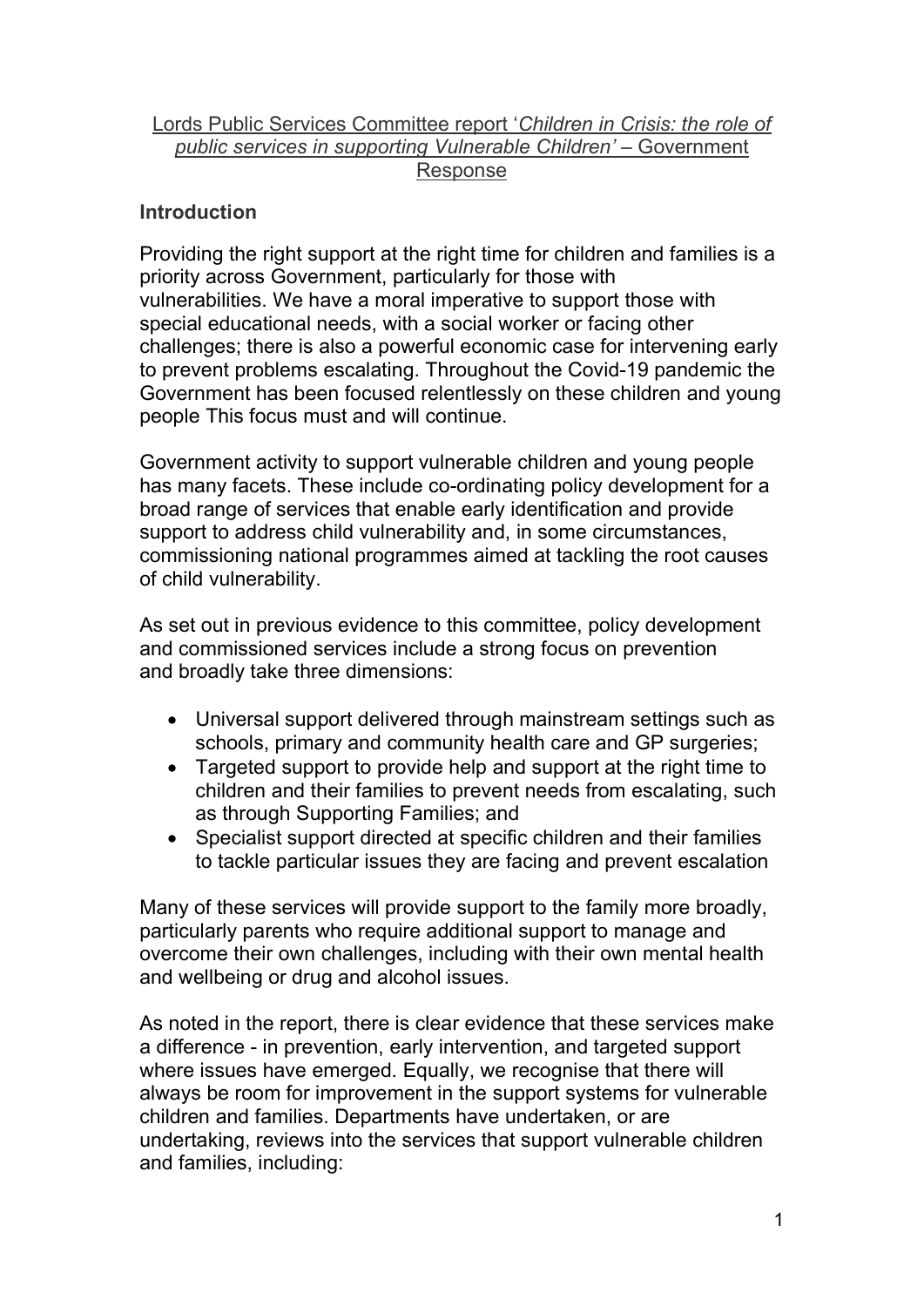- The independent review of children's social care, which is a manifesto commitment. The review is taking a fundamental look across children's social care, with the aim of making recommendations to better support, protect and improve the outcomes of vulnerable children and young people.
- The **SEND Review**, which is considering the main questions relevant to children with special educational needs and disabilities. We will continue to ensure that any reforms resulting from these reviews strengthen the system for vulnerable children.
- A Youth Review, to develop a clear direction for the out-ofschool youth agenda. The Youth Review is primarily focused on ensuring DCMS policy and programmes meet the needs of young people and level up opportunities across the country.
- The Early Years Healthy Development Review. The Government is now delivering on the 'Action Areas' set out in the Review.

These reviews, in addition to the upcoming Schools White Paper and the recently published Levelling Up White Paper, are set to shape fundamentally the future landscape for public services and vulnerable children. Ahead of the completion of the programme, we welcome the scrutiny and challenge provided by the Lords Public Services Committee in this important area.

The Committee has undertaken a thorough and thoughtful investigation into child vulnerability and we particularly welcome the emphasis on early intervention and improving collaboration between services to deliver better outcomes. The Government has considered the recommendations made by the committee and is looking carefully at what more can be done.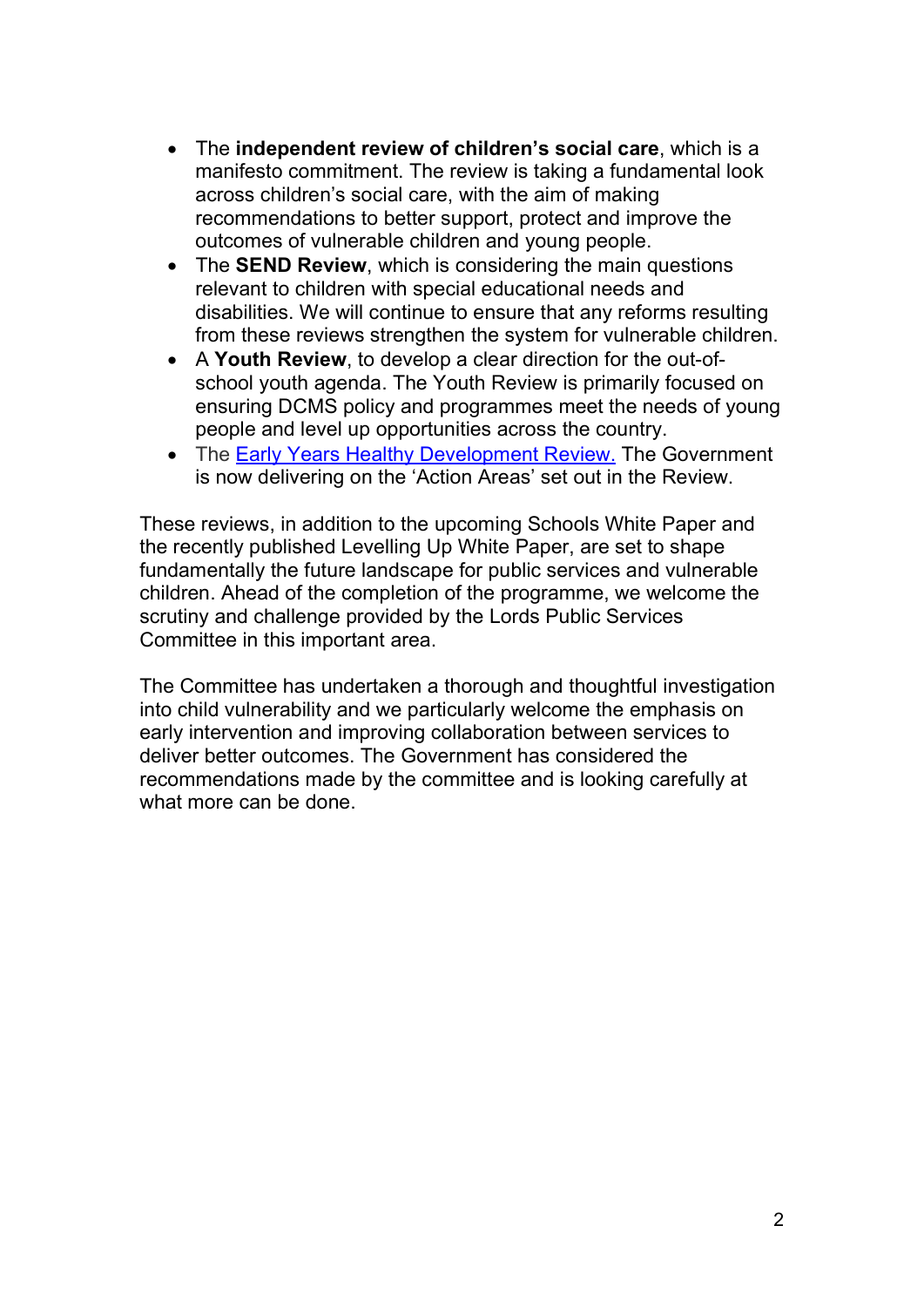Recommendation 2: The Government should publish a national strategy on child vulnerability, supported by a multi-year crossdepartmental funding allocation for early intervention. The strategy should include a joint outcomes and evaluation framework and be supported by a cross-Government data-sharing agreement. The strategy should set out clear cross-departmental milestones and targets for reducing the number of children aged 0–19 (i) with serious mental illhealth, (ii) who live in families where parental domestic violence, addiction or mental ill-health is present and (iii) who are at risk of becoming, or who are already, involved in serious crime. The Government should allocate sufficient resources to meet these targets.

## Response: Partially accept

The Government is committed to taking a strategic approach to vulnerable children, including working collaboratively across government. Children and young people can be vulnerable for a wide variety of reasons and their vulnerability can change over time and through circumstance. We do not believe a single strategy to cover such a broad spectrum of issues is the best way to drive coherence and impact – in fact its very breadth would risk it becoming unmanageable, and losing the agility to adapt to changing needs.

The need for flexibility has been particularly apparent in the recent wider context, when the lives and experiences of some children and young people have changed significantly due to the Covid-19 pandemic. Whilst the pandemic has worsened some of the challenges of tackling child vulnerability, it has also shown the value of adapting nimbly. The ability to adapt and respond to changing need remains important as the pandemic continues to affect day to day life and we learn to live with the virus.

Across government, we seek to think collectively, working across departmental boundaries, and with ambition, about child vulnerability. This thinking drives strategic work and leadership at all levels: across government through single plans and joint strategies that tackle the drivers of vulnerability; at programme level through joint plans to tackle complex, cross-cutting issues; and how we work with and support local areas, including across agencies. At the local level, the ability to innovate and tailor delivery is particularly important. Our priority is to sustain, rather than constrain, that combination of direction and flexibility, including building on local decision-making discretion where it has allowed programmes and services to reach the right children and families; the Holiday Activities and Food Programme, for example.

DfE's Outcome Delivery Plan (ODP) includes a delivery priority supported by DCMS, DHSC, DLUHC, DWP, HO and MOJ seeking to: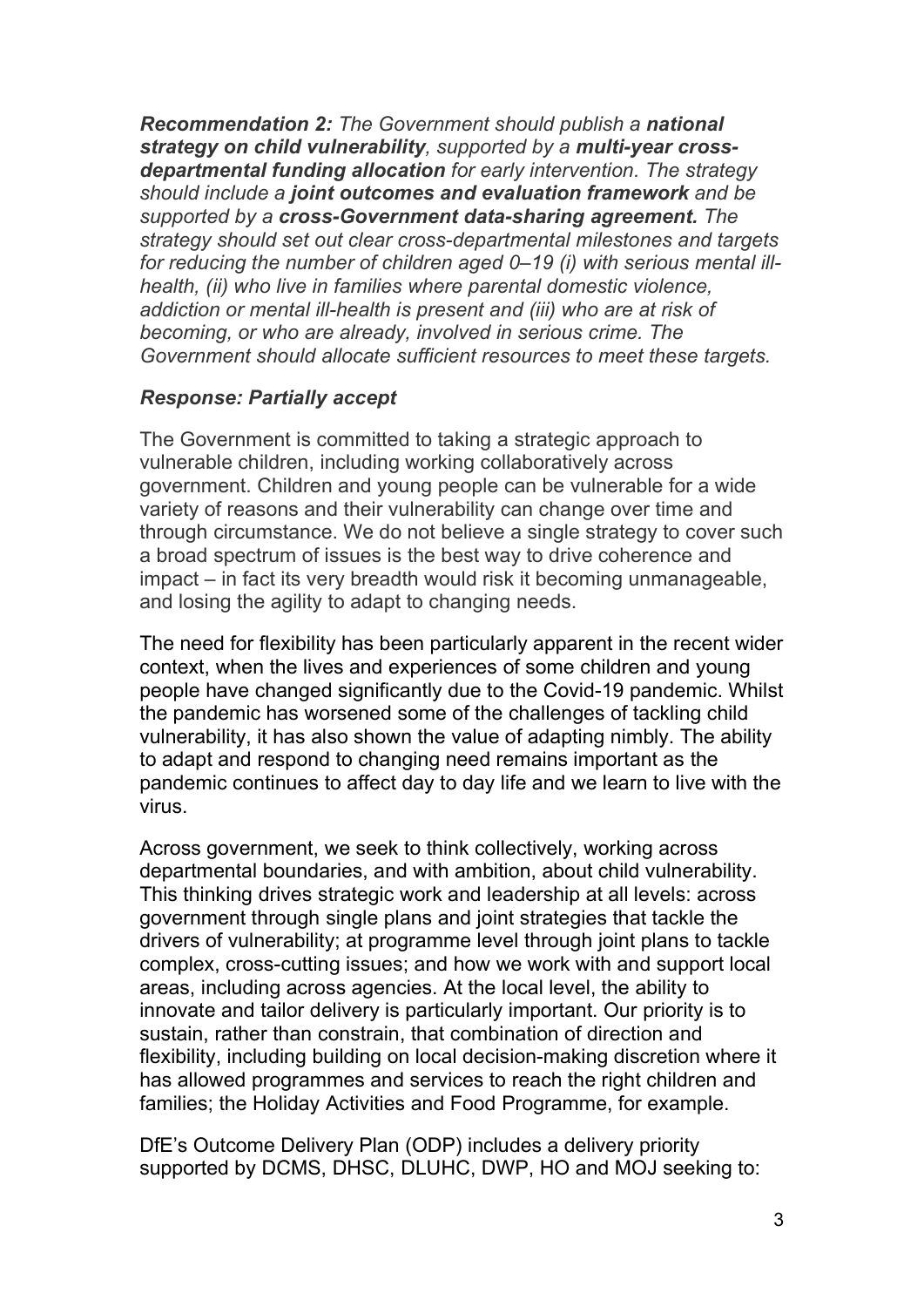'Support the most disadvantaged and vulnerable children and young people through high quality education and local services so that no one is left behind'. DfE's ODP is published<sup>1</sup>, and includes activity underway, success metrics, and an evaluation plan for each outcome. The plan for supporting disadvantaged and vulnerable children focuses on ensuring safe and loving homes for all children, engagement with education, and quality of services supporting vulnerable children and families.

This delivery priority is now underpinned by a strong Spending Review (SR) settlement that means we can invest to ensure children get the support they need. Together, the ODP and 3-year SR settlement – which includes £500 million investment in family services as just one example of how we are prioritising in this area – provide an ambitious but flexible cross-government framework to guide decision-making, spending, and delivery.

Whilst we do not feel a single strategy would be the most effective way of delivering support for vulnerable children, we know that working collaboratively across government is essential. That is why, sitting below this framework, joint strategies cover areas where particular focus is required to deliver the Government's commitment, including on domestic abuse, serious violence and mental health.

While many government departments are necessarily involved, our national approach tries to replicate the approach we ask local areas to take, which is to include Health, Police and Social Care organisations (under DHSC, HO and DfE/DLUHC) as the three statutory safeguarding partners. These strategies also pay heed to the structure and type of services that support vulnerable children and young people (universal, targeted, and specialised). On broad, cross-cutting issues a range of groups co-ordinate, identify and govern activity. These include the Safeguarding Children Reform Implementation Board, which governs multi-agency safeguarding arrangements to ensure join-up at a national level, and the Building the Right Support Delivery Board, which focuses on improving services across education, health and social care for people with autism, learning disability or both, and mental health needs.

Universal offers include the NHS Long Term Plan, which commits to the development of a comprehensive mental health offer for 0-25 year olds, and the new Maternal Mental Health Services in every region in the country. The Healthy Child Programme provides an early intervention and prevention public health programme for children aged 0-19 and their families.

The £500 million Mental Health Recovery Action Plan was launched in

<sup>1</sup> DfE Outcome Delivery Plan: 2021 to 2022 - GOV.UK (www.gov.uk)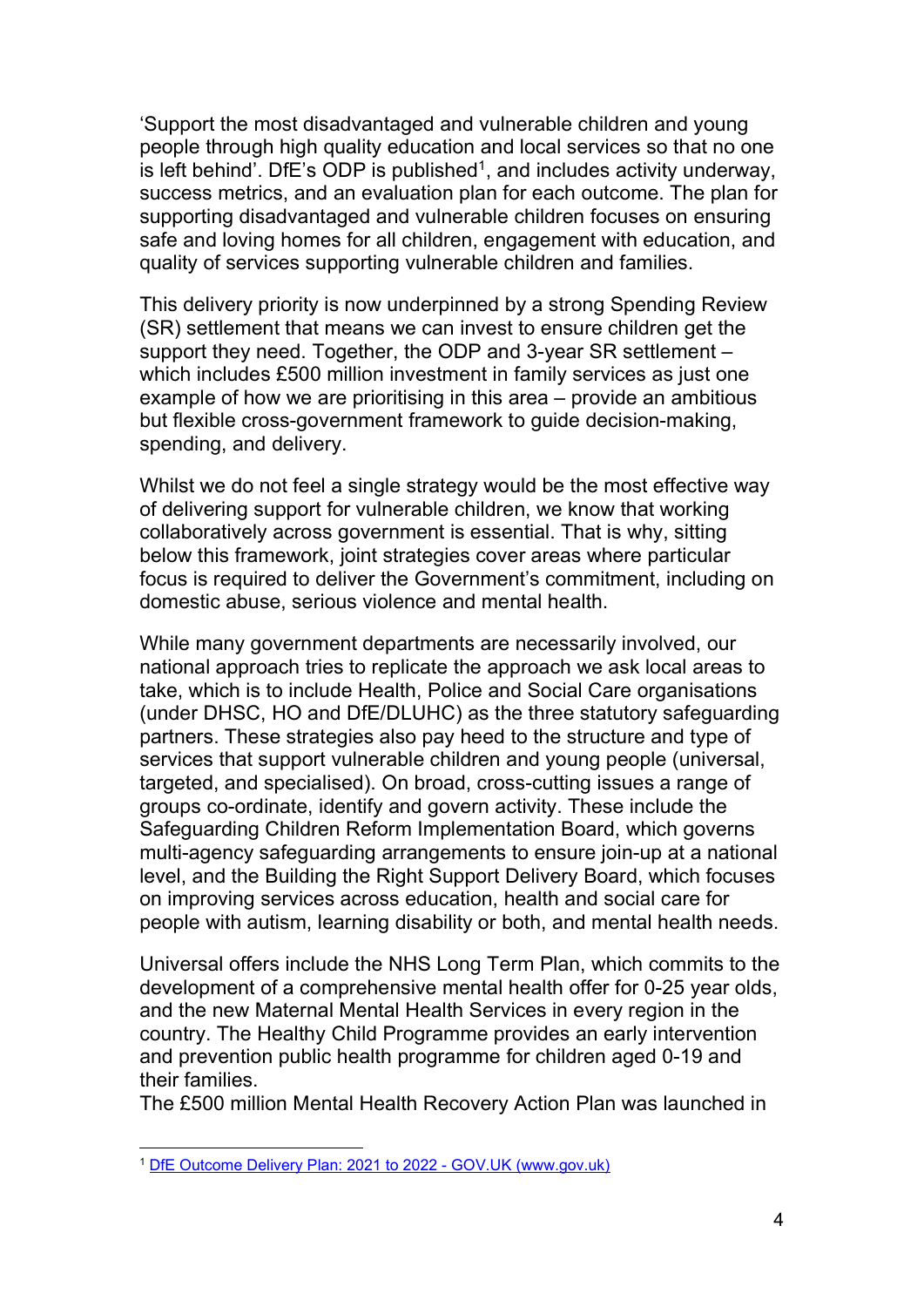March 2021 to respond to the impact of the pandemic on the mental health of the public, of which £79 million will be used to significantly expand children's mental health services

Targeted offers including the Supporting Families programme, which provides targeted, co-ordinated support for families affected by multiple and complex problems, including involvement in crime or anti-social behaviour; truancy; children who need additional support; worklessness, homelessness or financial difficulties; those affected by domestic abuse; and those with physical or mental health needs. This already provides an important way of identifying needs and tracking outcomes across a range of markers of vulnerability.

To divert vulnerable children and young people away from involvement in serious violence, the Government takes a public health approach, backed by cross-departmental oversight. This financial year (2021/22), we have made £130 million available to tackle serious violence, including murder and knife crime. This includes Violence Reduction Units (VRUs) which bring together local partners to tackle the drivers of violence in their area; and a range of new early intervention projects. We are also investing over £45 million to fund specialist support in mainstream and Alternative Provision (AP) schools in the areas where serious violence is most damaging to local communities.

For children and families that need more specialised support, NHS England and NHS Improvement is also expanding the capacity of inpatient Mother and Baby units. In addition, through our Children Affected by Domestic Abuse Fund, the Government is providing over £3 million to specialist services for children who experience domestic abuse. This includes one-to-one and group counselling sessions and early intervention schemes.

There is also cross-government commitment to understand and overcome barriers to effective data sharing, by investing in more crossgovernment data projects, and departments making more use of data analytic tools to pool and analyse datasets which they own. The Government is currently delivering the 'Data Improvement Across Government' programme to improve our cross-departmental evidence base, subsequent policy-making and service delivery for children and young people, particularly the most vulnerable.

The programme consists of a portfolio of complementary projects that are endorsed by government and key national data partners, which will create mechanisms to address the legal, ethical, technical, governance and cultural barriers that inhibit departments and the wider public sector from collaborating on research, analysis and data linkage. It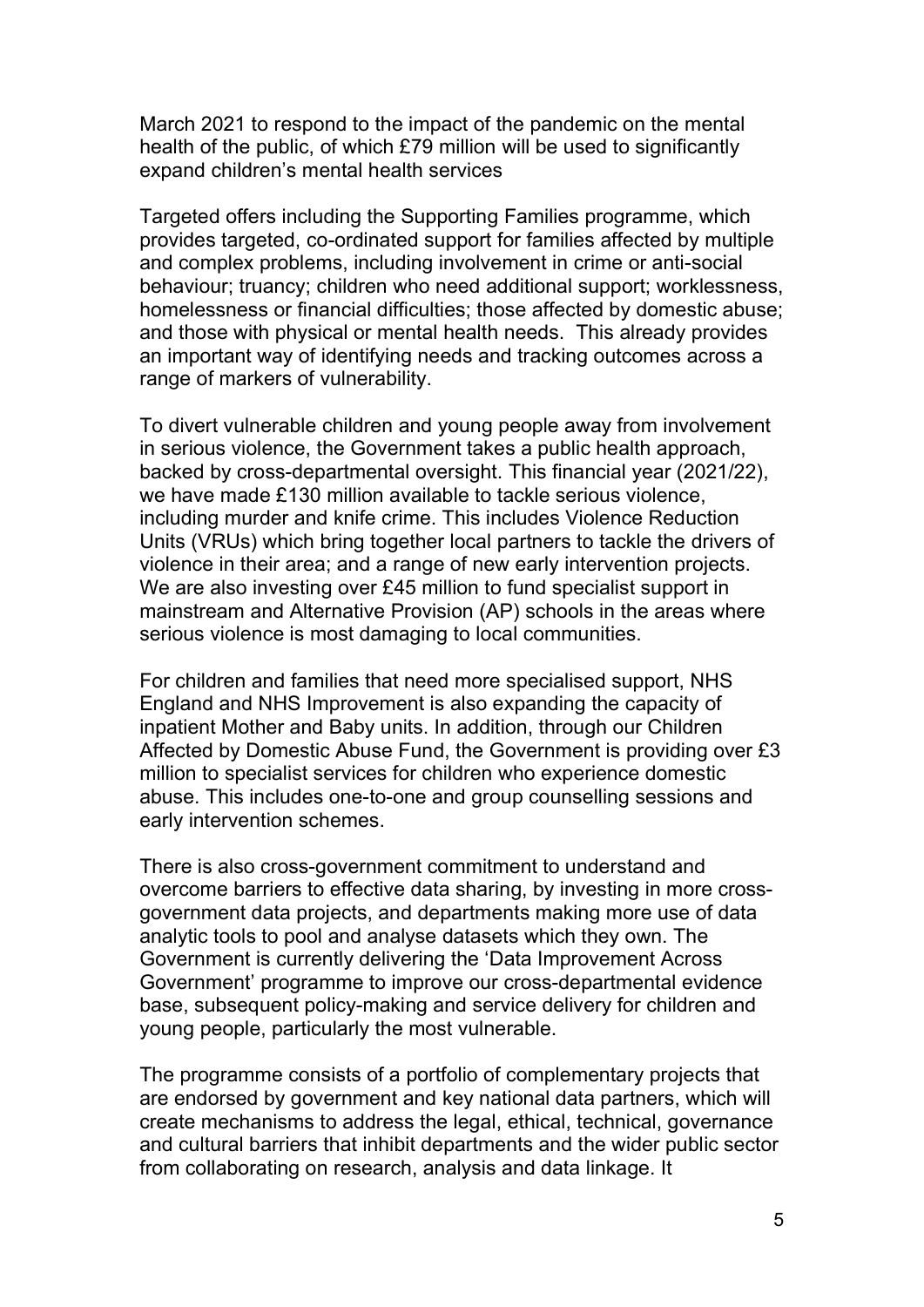complements and builds upon existing data sharing initiatives and research programmes, such as the Child Protection Information Sharing system and the Family Hubs – Growing Up Well project.

DfE has also been working to improve its use of data to improve outcomes for vulnerable children. Absence and persistent absence of vulnerable children in mainstream, special and alternative provision settings has consistently been higher than all pupils and the gap has increased since the start of the pandemic. Improving attendance for all pupils has potential to improve the educational, income and wider outcomes of children.

Having better data is one thing that will allow us to achieve our goal to improve attendance. Access to better data at a national, regional and local level will both help highlight particular challenges and identify solutions that are currently working well and can be shared.

As a first step, in January 2022 DfE launched a trial to establish a timely flow of pupil level attendance data across schools, Local Authorities (LAs), Multi Academy Trusts (MATs) and DfE, through automation, without placing any additional administrative burdens on schools. This trial is part of our ambition to introduce more automated data collection in the future.

Across this range of activity, the government's overall approach to vulnerable children and young people is set to be given additional impetus and focus by several forthcoming milestones: the upcoming Schools White Paper, the SEND Green Paper and the findings of the Care Review. This foundation, along with prioritisation of funding for family services in the most recent Spending Review, will reinforce our strategic thinking and enable a renewed focus on working across boundaries for those who need it most.

Recommendation 1: Cuts to early intervention funding since 2010 have led to worse outcomes for vulnerable children in England. They have not produced savings for the taxpayer: spending on costlier later interventions such as support for looked-after children in social care rose during the same period. The effects of this lack of investment have been felt disproportionately in the most deprived areas.

Recommendation 3: Spending on early intervention services in the 20% of local authorities in England with the highest levels of child poverty fell by £766 million in real terms between 2010 and 2019. To underpin a strategy on child vulnerability and its ambitions for 'levelling up', the Government should restore ringfenced funding for early intervention to its 2010 levels. This money should fund family support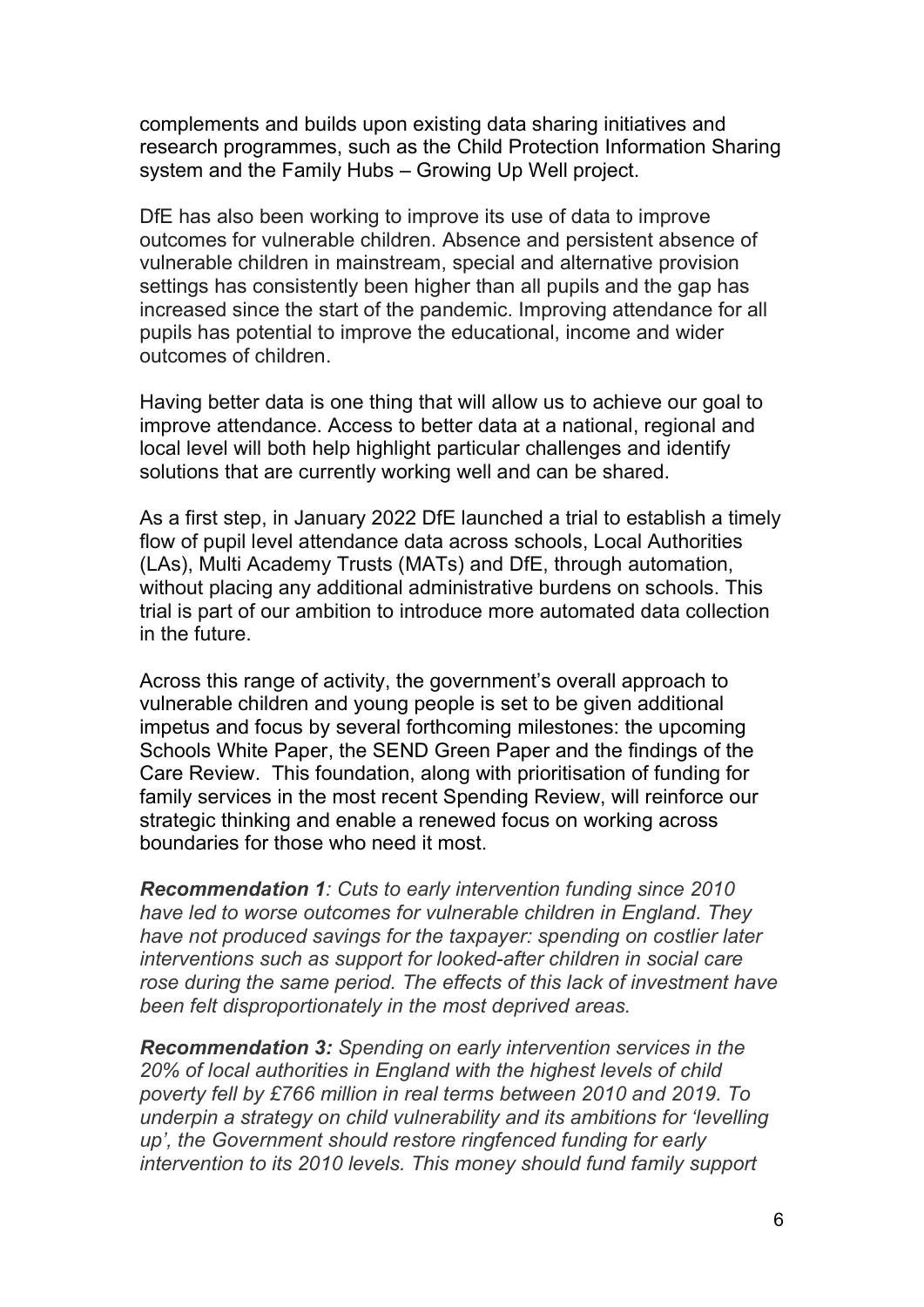programmes such as the Family Nurse Partnership, Incredible Years and Preparing for Life, and prioritise the most deprived local authority areas. As part of this funding package, the Government should place a requirement on local authorities to evaluate local early intervention programmes across multiple service areas such as health, education, justice, social care and employment.

### Response: Reject

Ensuring that vulnerable children are supported and protected is a priority for government. We recognise that prevention and early intervention is key to tackling vulnerability at its root causes. Local authorities have the key day-to-day responsibility for delivery of children's social care, and we consider all options carefully to ensure that they can continue to deliver services effectively.

We recognise in particular the demand pressures on children's services and want to ensure that local authorities can continue to deliver early help and preventative services, as well as statutory services to protect children. This is why we are increasing investment in services.

Over the next three years, government is providing councils with £4.8 billion of new grant funding. This will enable the sector to maintain vital frontline services, including children's social care. This means that next year (2022-23) councils will have access to approximately £54 billion core spending power for their services, including children's social care, up from £50 billion in 2021-22.

This significant investment includes over £1 billion specifically for councils to meet adult and children's social care pressures and a new one-off 2022/23 Services Grant worth £822 million, which will be unringfenced in recognition that local leaders know the priorities for their local communities best. Local authorities, taking account of local needs, priorities and their statutory duties, have used this flexibility to increase spending on services for young people and children to £11.1 billion in 2020-21.

The 2021 Spending Review confirmed the continuation of the Public Health Grant, which will be maintained in real terms to support public health services for babies, children and young people. Associated resources have been updated to support decision-making on the commissioning and provision of public health support, which is relevant to local authorities as well as commissioners, health visiting and school nursing provider services, and partners including the NHS, voluntary sector, and children, young people and families. This is backed by a range of public health interventions to build healthy communities for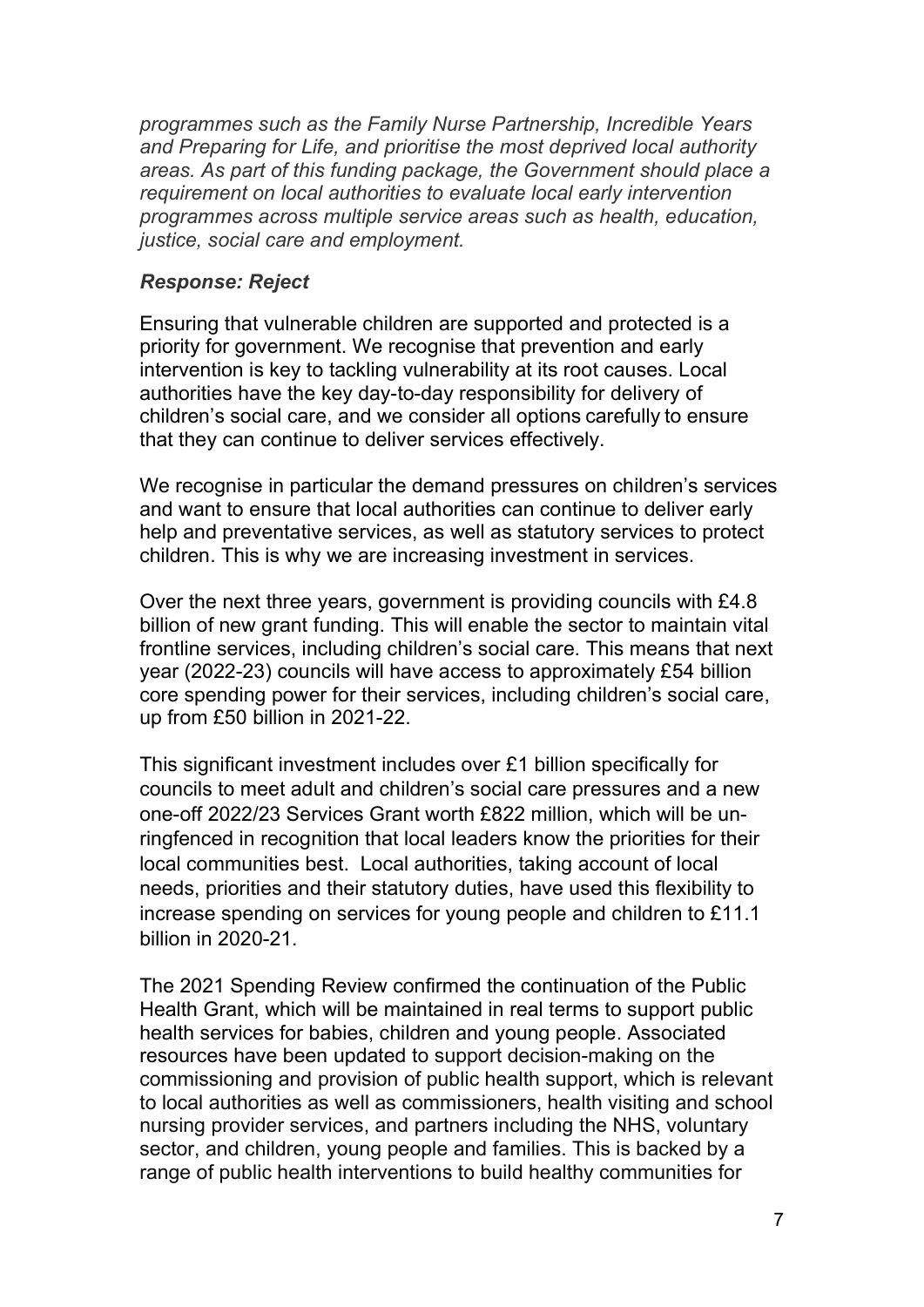families and children and reducing inequalities and vulnerabilities. It continues to include a schedule of interventions, which range from universal services for all through to intensive support.

Indeed, in recognition of the proven success of early intervention and as noted above, the Chancellor announced a £500 million package of support to deliver early help to even more families and prevent highcost statutory interventions at the 2021 Spending Review. This includes:

- funding for a network of family hubs (£82 million);
- parenting programmes (£50 million);
- local areas to publish their Start for Life offer (£10 million);
- breastfeeding support (£50 million);
- parent-infant mental health support (£100 million);
- workforce pilots (£10 million); and
- an additional £200 million towards expanding Supporting Families.

This additional £200 million for Supporting Families represents a 40% real-terms uplift in funding, taking total planned investment to £695 million over the Spending Review period, which will enable local authorities and their partners to provide help earlier and secure better outcomes for up to 300,000 families. The investment seeks to help rebalance the system towards tackling problems before they escalate, with scope in particular to reduce the demand for Children's Social Care.

Supporting Families does not mandate how local areas shape their early help systems, as we believe that local authorities and their partners are best placed to decide what their local offer for families should be and agree their own priorities and outcomes. Instead we provide guidance on what local areas should be looking to achieve, and support to help local areas to transform their services to achieve the programme's core principles of early intervention, a focus on data and outcomes, whole family working and multi-agency working.

Funding through the Supporting Families programme is allocated using a formula based on the Index of Multiple Deprivation. This formula has been updated, so more deprived areas receive more funding. This means that the programme is already contributing to government's ambitions to level up areas and communities that need additional support.

DCMS is also investing £560 million in youth services in England over the next 3 years. £368 million of this investment will provide up to 300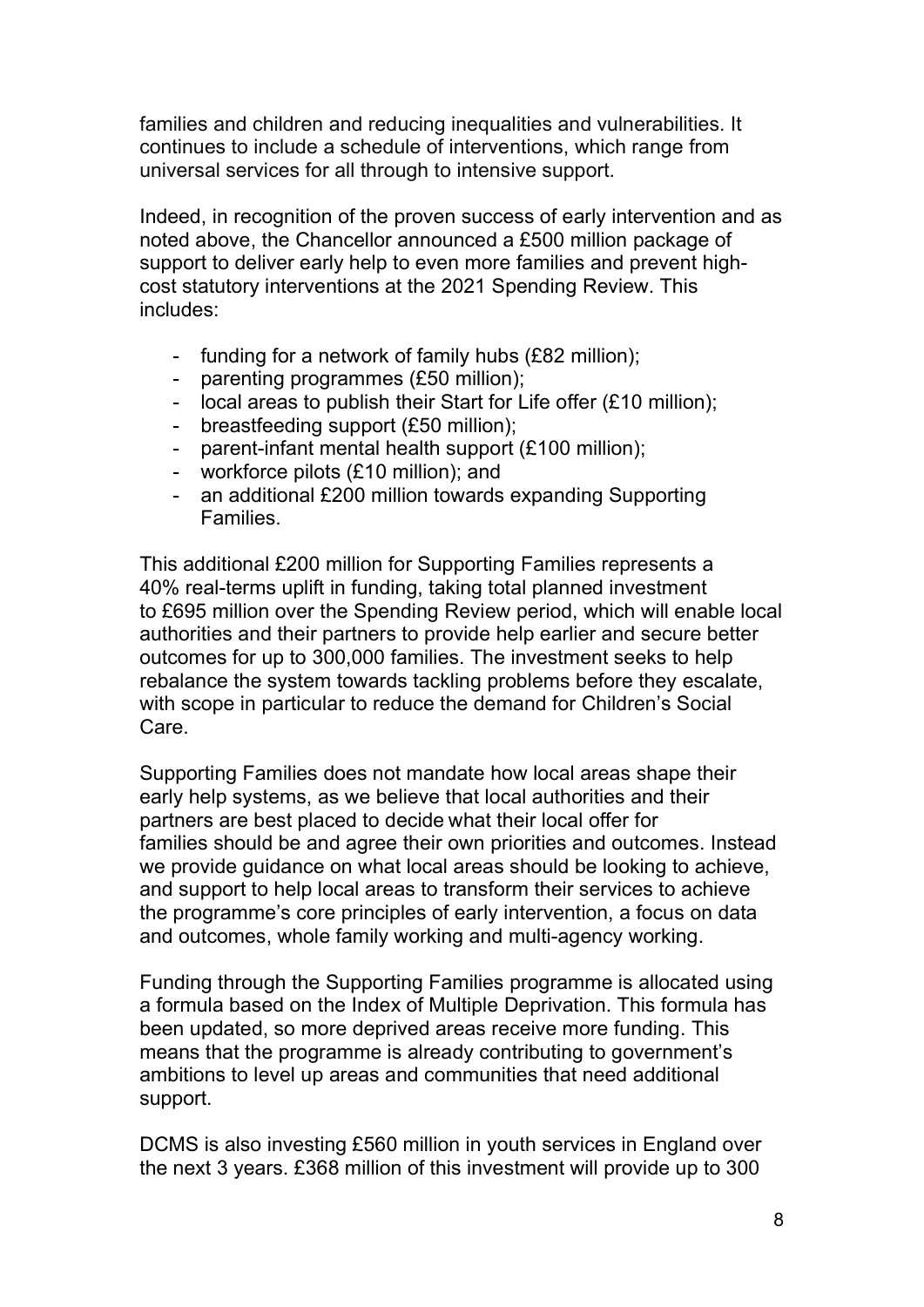new or refurbished youth facilities in deprived areas across the country. £171 million is for the National Citizen Service to create hundreds of thousands of positive activities for young people. There is £22 million for youth services including: offering The Duke of Edinburgh's Award to every state secondary school; tackling teenager waiting lists in nonmilitary uniformed youth groups (such as Scouts and Guides); funding the #iwill youth volunteering programme.

Recommendation 11: As part of a national strategy on child vulnerability, the Government should strongly encourage local statutory services to collaborate with the voluntary sector—and small charities in particular—to identify and understand need in their areas, and to codesign and co-deliver the strategy at the local level

## Response: Partially accept

Although we do not agree that a single strategy is the right way to go, we strongly welcome collaboration between statutory services and the voluntary sector. Meaningful partnerships between charities and public bodies, from the earliest stages of policy development, help to ensure that policy takes account of the knowledge, experience and practice of the voluntary sector on the ground. Strong partnerships with the voluntary sector can help to ensure that new policy is complementary to existing practice, driving better outcomes.

For these reasons, whilst it is for individual departments with responsibility for relevant policy areas and local authorities to decide what level of engagement with the voluntary and charity sector (VCS) is appropriate, we support and encourage greater collaboration wherever possible.

This was demonstrated during the height of the Covid-19 pandemic in relation to child vulnerability when many VCS organisations provided guidance to local authorities on tackling emerging risks resulting from the pandemic. Charities also played a critical role in distribution of food and medical support, and the See, Hear, Respond programme was delivered by a consortium of VCS organisations to support vulnerable children during the first year of the outbreak. The Government provided significant funding to enable charities to continue operating, and we asked local authorities to honour contracts with VCS organisations delivering support for vulnerable children and families.

Since then, multiple local authorities have reported working more closely with the voluntary sector to identify families who needed help. There are also other areas where departments already work closely with VCS organisations to develop policy and to deliver and improve services for vulnerable children and families. For example, Supporting Families encourages local authorities and their partners to collaborate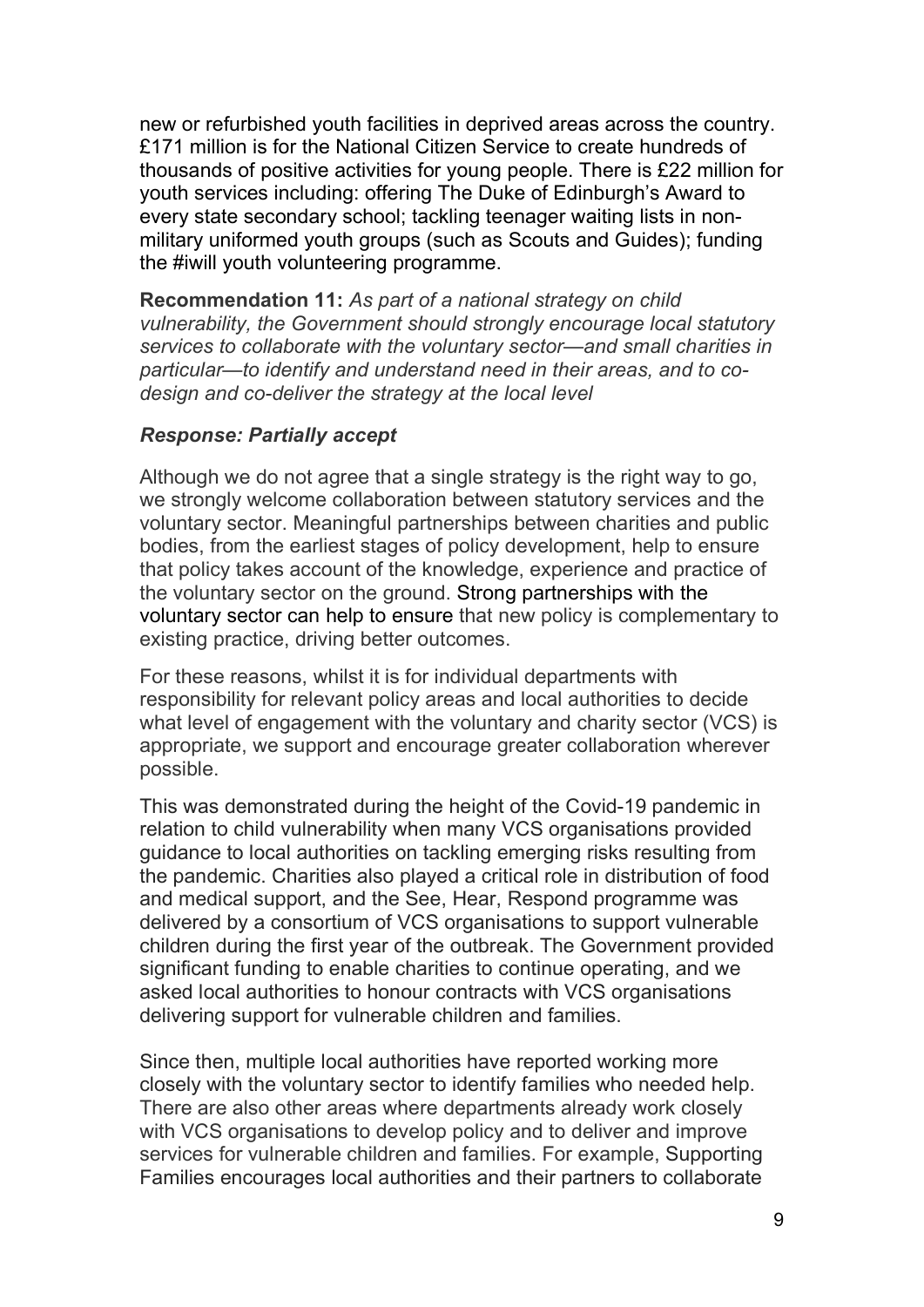with the VCS and specifically to improve the connectivity between VCS activity and formal early help activity. The Early Help System Guide provides key descriptors on how local authorities should take steps to involve and collaborate with the VCS and asks them to self-assess their current position and plan to improve their maturity in this area.

DCMS is putting together plans to support and encourage departments to grow the involvement of the voluntary sector in their policy development activities, with a focus on government policy priorities where the sector has significant value to add.

### Collaborative working to improve outcomes

Recommendation 4: The Government should introduce a statutory duty on local authorities, the NHS and police to collaborate to improve long-term outcomes for children in their areas and to ensure that early help is provided to children living in families with serious parental addiction or domestic violence concerns, parental mental ill-health, those who are at high risk of criminal exploitation and young carers.

#### Response: Partially accept

We agree that local authorities should collaborate with the NHS, police (and other local partners) to improve outcomes for vulnerable children and families by working together and, where relevant, by providing early help for the whole family.

However, there is already legislation and guidance in place requiring local authorities to collaborate in the delivery of services for vulnerable children and families and we do not consider it necessary, at this time, to go further in law to secure integration at the local level.

Section 10 of the Children Act 2004 places a duty on the local authority to make arrangements to promote cooperation between the local authority and relevant partners and any other relevant body to allow it to carry out its functions in relation to children in the local area.

Section 16E of the Children Act 2004 (as amended by the Children and Social Work Act 2017) requires safeguarding partners (the local authority, clinical commissioning group and the chief of police) to make arrangements for themselves and relevant agencies to work together to safeguard and promote the welfare of children in their area. These three safeguarding partners have to set out how they are going to work with other relevant agencies, including schools. Once named by the partners as a relevant agency, those agencies must cooperate to allow the safeguarding partnership to carry out its functions.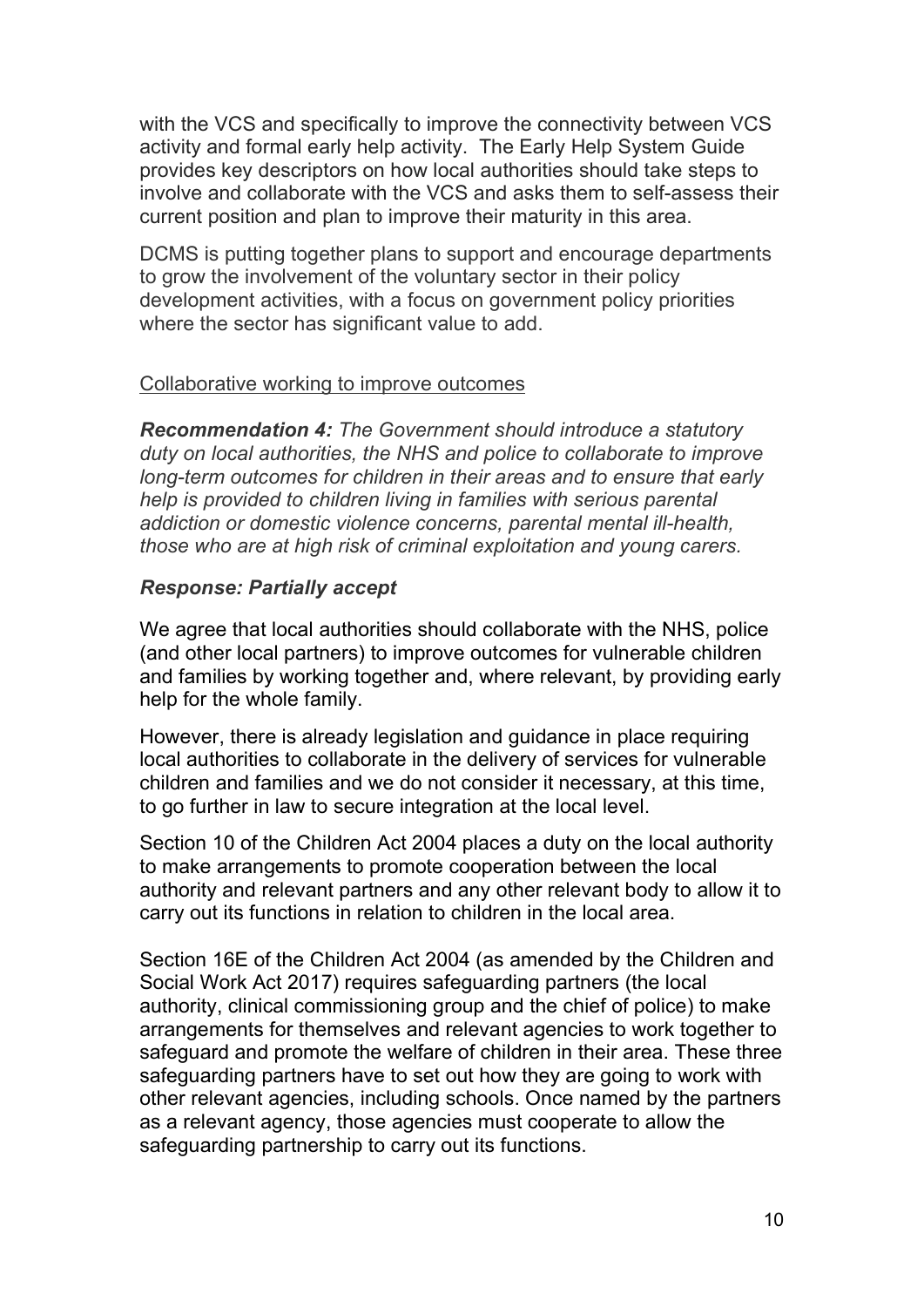Our statutory guidance for practitioners (Working Together to Safeguard Children) sets out the requirements for early help services, including a framework for assessment of need and evaluation of impact on the outcome for the child. The guidance also sets out requirements for joint assessment and provision from multiple agencies to ensure effective support and is frequently reviewed to identify improvements and updates. Whilst primarily focused on safeguarding, this guidance sets out principles that can be applied to the delivery of other services for children and families.

We have a range of means of assessing the effectiveness of this statutory framework, including single agency and joint targeted area inspection. We have regular dialogue with statutory partners at the national and local level as well as Ofsted and the other inspectorates.

More widely beyond statutory duties, effective partnership working across the key agencies is already being demonstrated by joint programmes supporting vulnerable children and families through early intervention.

The Supporting Families programme has long been a catalyst for local service transformation, breaking down silos across front-line public services and promoting integrated approaches and systems to drive better ways of working around complex families. Partnership working has been identified as strongly embedded in most areas, and almost all Supporting Families keyworkers (93%) think that multi-agency partnership working contributes significantly to the success of the programme.

Youth crime and problems in families are interconnected and require a response that is holistic and family focussed, using early help (which includes Youth Offending Teams) to reduce the risk of offending behaviour. MoJ works closely with the Supporting Families Programme to bring prominence to the work on tackling/preventing youth crime, and our £200 million, 10-year investment in the Youth Endowment Fund is testing what works best to prevent young people becoming involved in violence.

Government's work on Alternative Provision Specialist Taskforces is bringing together specialists from across education, care, health, justice and youth work to provide wraparound support for those most at risk of disengaging with education in Alternative Provision schools. Similarly, the SAFE (Support, Attend, Fulfil, Exceed) taskforces, led by a partnership of local mainstream schools, will directly partner with the police, children's social care, Violence Reduction Units (VRUs) and voluntary sector organisations to ensure young people at risk of serious violence remain engaged in education.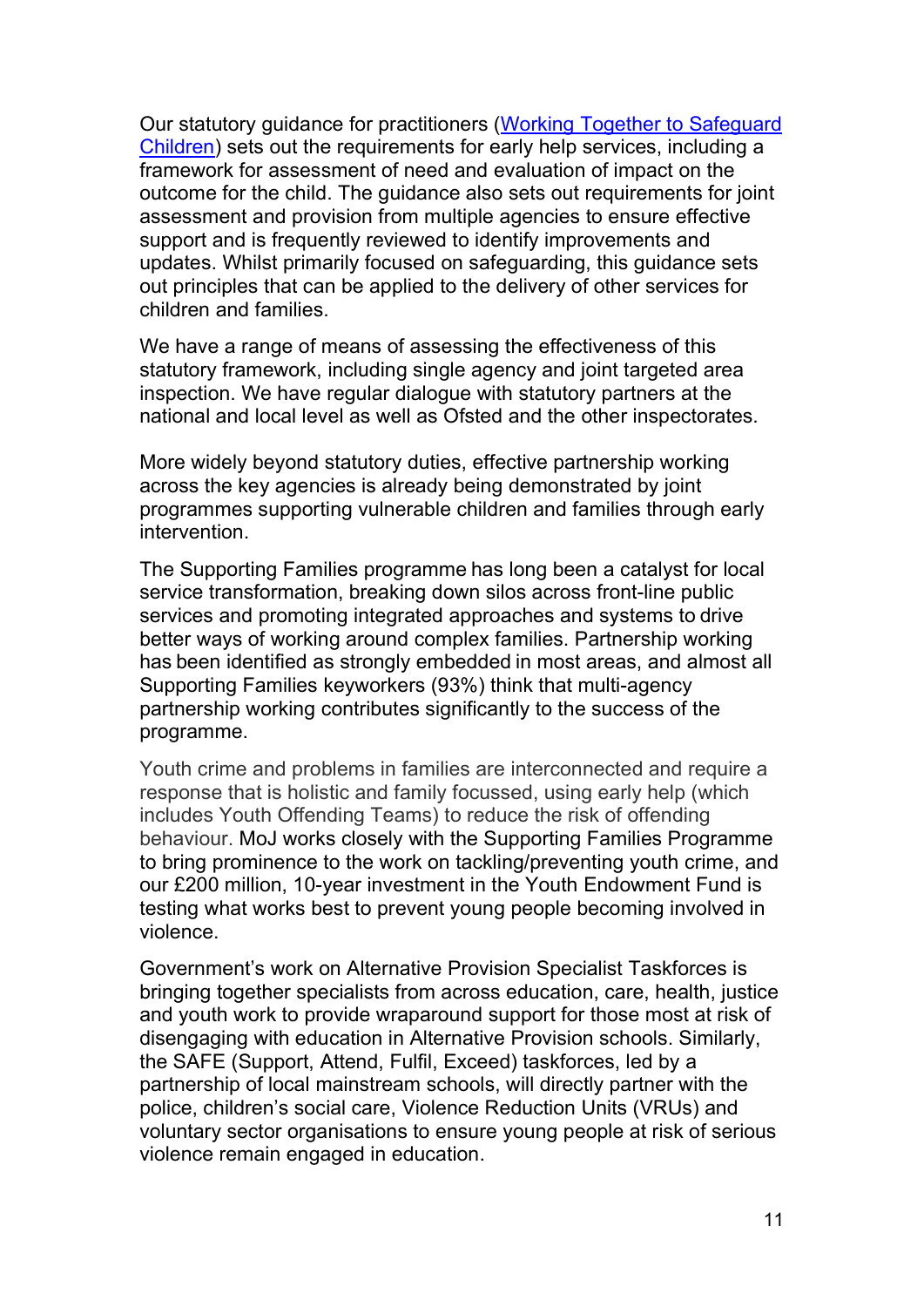Recommendation 5: The Department of Health and Social Care, the Department for Education and the Home Office should support agencies working with children in underperforming local systems to access advice from external experts on how to improve performance, integrate services, share best practice and learning and reduce school exclusions, absences and the numbers of children becoming NEET.

### Response: Accept

We agree that external experts play a vital role in improving the performance of agencies working with children in underperforming systems and strongly encourage this. We also know that there are still improvements to be made to the quality and consistency of local partnerships, and to the services they deliver, and we work with local partners to understand and address challenges.

We already have a range of mechanisms in place to deliver this: to help us improve and learn lessons where needed, deliver effectively across multi-agency partnerships and rigorously evaluate and share best practice.

Local child safeguarding practice reviews allow us to understand where collaboration between agencies has not worked as well as it could have done, and the independent Child Safeguarding Practice Review Panel is responsible for identifying improvements, working through actions and sharing learning with safeguarding partners.

To ensure effective delivery of the multi-agency safeguarding arrangements established under the Children Act 2004, three national safeguarding reform facilitators (covering police, local authority and health) provide operational insight to their respective sectors, and support to senior leads to ensure they understand their new responsibilities.

Government departments and local authorities are also provided with independent research and evaluation into best practice through the What Works network, which covers a range of areas including children's social care, early intervention, educational practice, youth offending, youth employment and wellbeing.

For example, the What Works Centre for Children's Social Care seeks better outcomes for children, young people and families by bringing the best available evidence to practitioners and decision makers across the children's social care sector. The Centre brings together existing evidence, carries out new research and develops findings into guidance for social workers and decision makers within the sector. The Early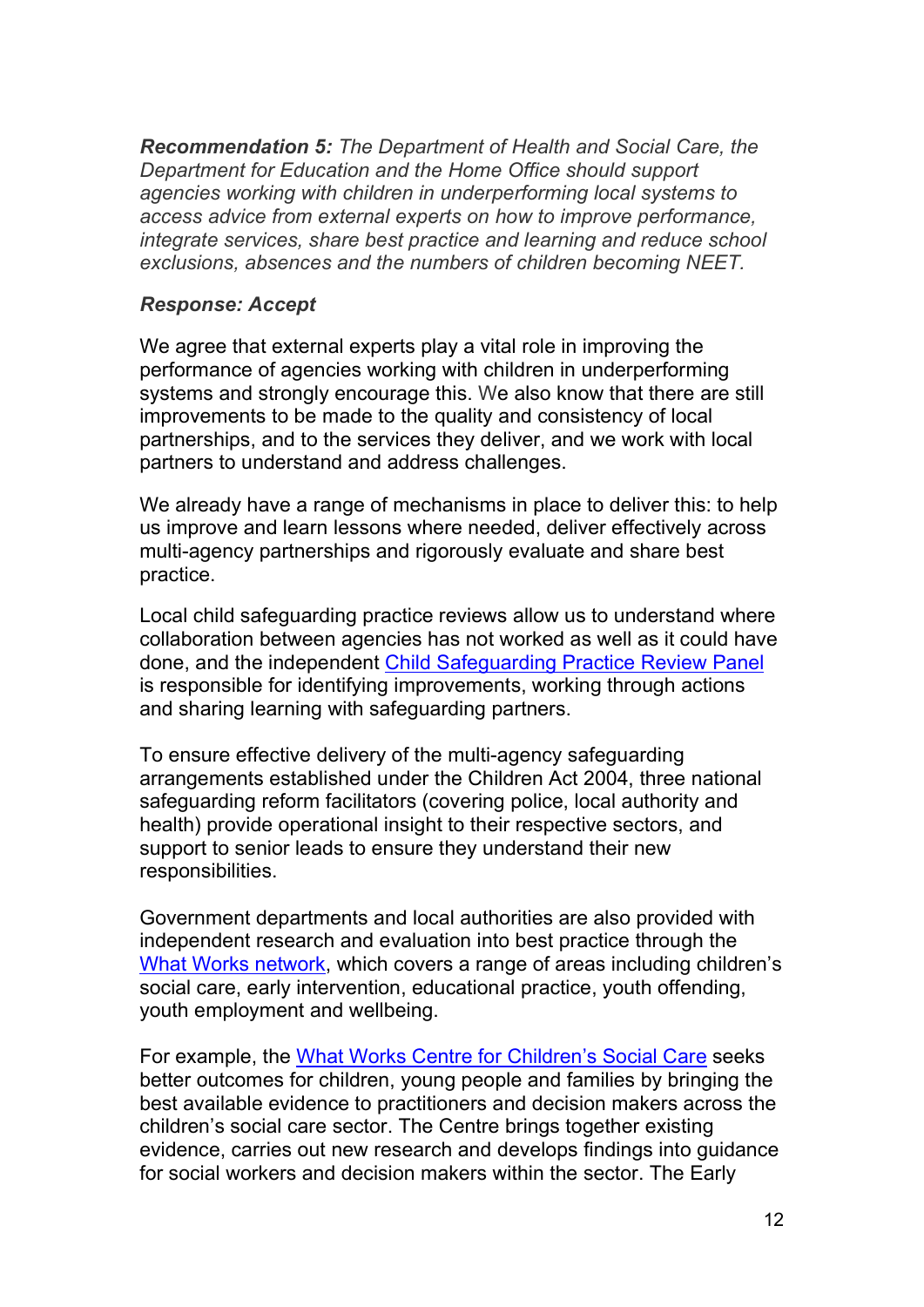Intervention Foundation (EIF) has been funded by DfE to produce evidence of what works in early intervention, with additional funding from DWP and DLUHC. The EIF have produced a guide to improving the evaluation of early help, which is accessible to the sector and is continually updated.

Departments are also working to improve access to advice for local practitioners through targeted programmes of work. For example, DfE is focusing on improving outcomes for children and young people in alternative provision, so that children who are at risk of becoming Not in Education, Employment or Training (NEET) or who have already been suspended or permanently excluded receive a full-time education and support suited to their individual needs. To support this we are investing £10 million in behaviour hubs, Early Career Framework reforms, and revised Behaviour in Schools guidance and Suspensions and Permanent Exclusions guidance.

DfE also works closely with DWP in this area. The Jobcentre Plus Support for Schools programme works with local schools to offer young people who are at a particular risk of becoming NEET advice on the vocational routes available to them to achieve their ambition in the world of work. School advisers work closely with schools to support their statutory duty to deliver careers education and advice, assisting young people to make informed choices about which path to follow when they reach 18 or leave secondary education. School Advisers are also closely involved in supporting those young people with Special Educational Needs and/or Disabilities, and those educated in Alternative Provision establishments such as Pupil Referral Units.

The Secretary of State for Education has also established the Attendance Action Alliance of national leaders from education, children's social care and allied services to work together to raise school attendance and reduce persistent absence. This includes service providers and multi-academy academy trusts working to identify and disseminate best practice across schools and LAs through a range of webinars, case studies and videos.

Recommendation 6: The Care Quality Commission, HM Inspectorate of Prisons, HM Inspectorate of Constabulary and Fire and Rescue Services and Ofsted should work with the Government to develop a joint framework for holding local agencies to account for how effectively they collaborate to improve long-term outcomes for children. This should include a shared understanding of what characterises best practice in early intervention and collaboration.

#### Response: Partially accept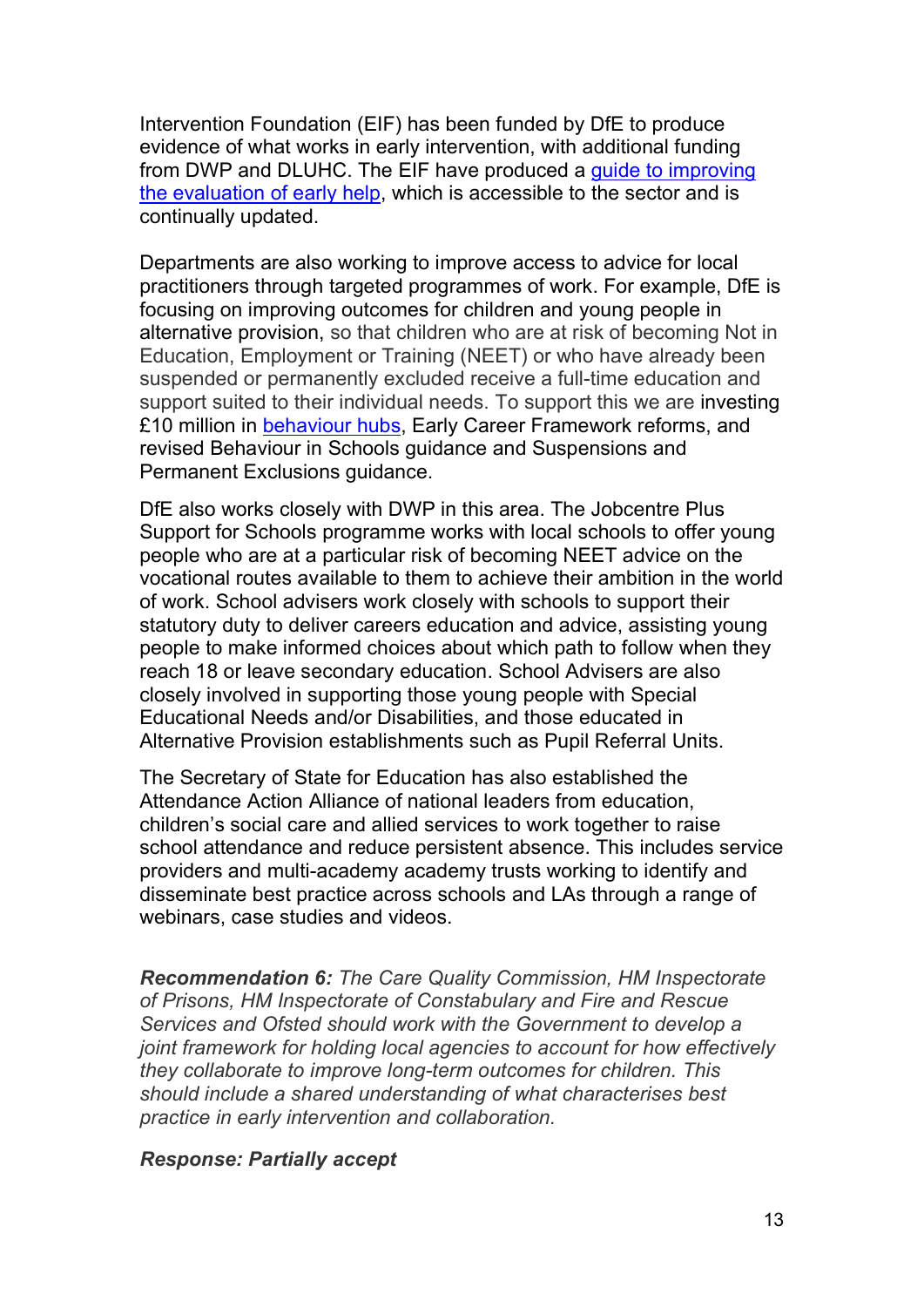The inspectorates work jointly to evaluate services supporting vulnerable children, under powers set out in section 20 of the Children Act 2004, which specifies that any two inspectorates can conduct a review of any children's services. The inspectorates have an established framework which sets out how well local agencies are working in partnership to safeguard children, and this could provide a starting point for a joint framework to evaluate other areas such as collaboration and early intervention.

Since 2016, a programme of Joint Targeted Area Inspections (JTAIs) has been running to inspect multi-agency safeguarding arrangements. JTAIs are led by Ofsted and involve the Care Quality Commission (CQC), HM Inspectorate of Probation (HMIP) and HM Inspectorate of Constabulary and Fire & Rescue Services (HMICFRS). Each JTAI focuses on a 'deep dive' theme' with roughly 6 inspections carried out per year.

We are currently piloting two complementary models that will both become part of the JTAI programme – one that evaluates the effectiveness of the local multi-agency 'front door' and a second that takes a deep dive in a theme, such as 'the effectiveness of early intervention at reducing current and future risks to children and meeting their needs' and 'the multi-agency response to older children in need of help and protection focusing on risks outside of the family including exploitation'. We are confident these new models will allow us to hold local agencies to account for how effectively they collaborate to improve long-term outcomes for children.

DHSC, jointly with DfE and HO, will soon be inviting bids through the National Institute for Health Research for a project to evaluate the impact of the multi-agency child safeguarding reforms, and a core aspect of this will be identifying the best outcomes framework to apply to child safeguarding practice, including in early intervention and collaboration, to inform the work of DHSC, DfE and HO, and the respective inspectorates.

The inspectorates also carry out joint inspections of other services supporting vulnerable children and families, which require shared understanding of standards and expected outcomes. For example, DfE is working with Ofsted and CQC to improve the inspection process for organisations who deliver services to children and young people with SEND. The new framework will take account of the SEND review and will work with key partners in the SEND system like NHSE and DHSC to hold local areas to account. It will include a greater focus on the experience of children with SEND and their families and give more prominence to the quality integration and commissioning of education, health and care services. Elsewhere, HMI Probation (which is the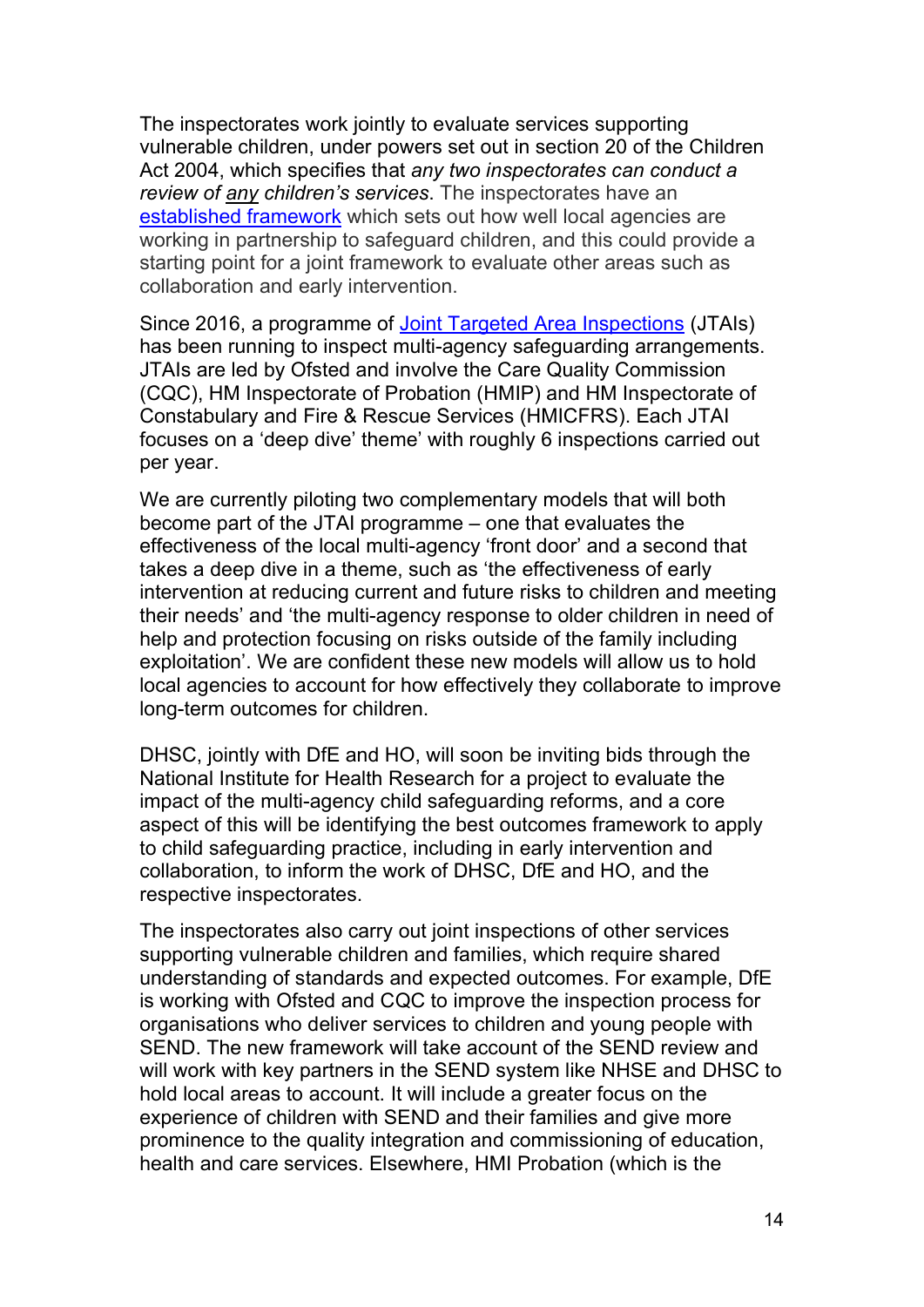inspectorate for Youth Offending Teams) are leading an upcoming thematic inspection, working with Ofsted and Estyn, looking at challenges around access to Education, Training and Employment (ETE).

Recommendation 7: The Health and Care Bill should give the Care Quality Commission powers to hold Integrated Care Systems, service providers and local decision-makers accountable for inequalities in children's health outcomes. The CQC should regulate local-level commissioning decisions and collaboration between service providers in order to identify and meet the needs of vulnerable children.

# Response: Partially accept

Following the recommendation from the Health and Social Care Select Committee, the Health and Care Bill proposes a new duty for the Care Quality Commission (CQC) to review Integrated Care Systems (ICSs), looking at how Integrated Care Boards (ICBs), Local Authorities, and providers are working together to deliver safe, high quality and integrated care to the public. The assessments will also have a role in considering the role of public health and will identify whether ICSs understand and then meet the needs of people who use services and their communities, which includes children. This will include the role of the Integrated Care Partnership (ICP).

By offering independent assurance of ICSs, the CQC will help drive improvement, reinforce high expectations of quality of safety and strengthen public accountability.

Assessing collaboration or joint working would be a required part of these reviews, and the priorities the Secretary of State sets for these reviews will have to include priorities related to the integration of services. The CQC intend to look at children's health services where appropriate in their reviews of ICSs and continue to build on their good relationship with OFSTED to allow them to work with them in areas that span children's health and social care.

On inequalities, pushing for equality of access, experience, and outcomes from health and social care services is one of the CQC's core ambitions in their strategy. The CQC intend to do this in their work related to children's services. On local-level commissioning decisions, the CQC will work closely with NHS England as they develop their approach to these reviews to ensure that their work aligns with NHS England's oversight of ICBs so that unnecessary duplication is avoided.

DfE is working closely with DHSC and NHS England to ensure that the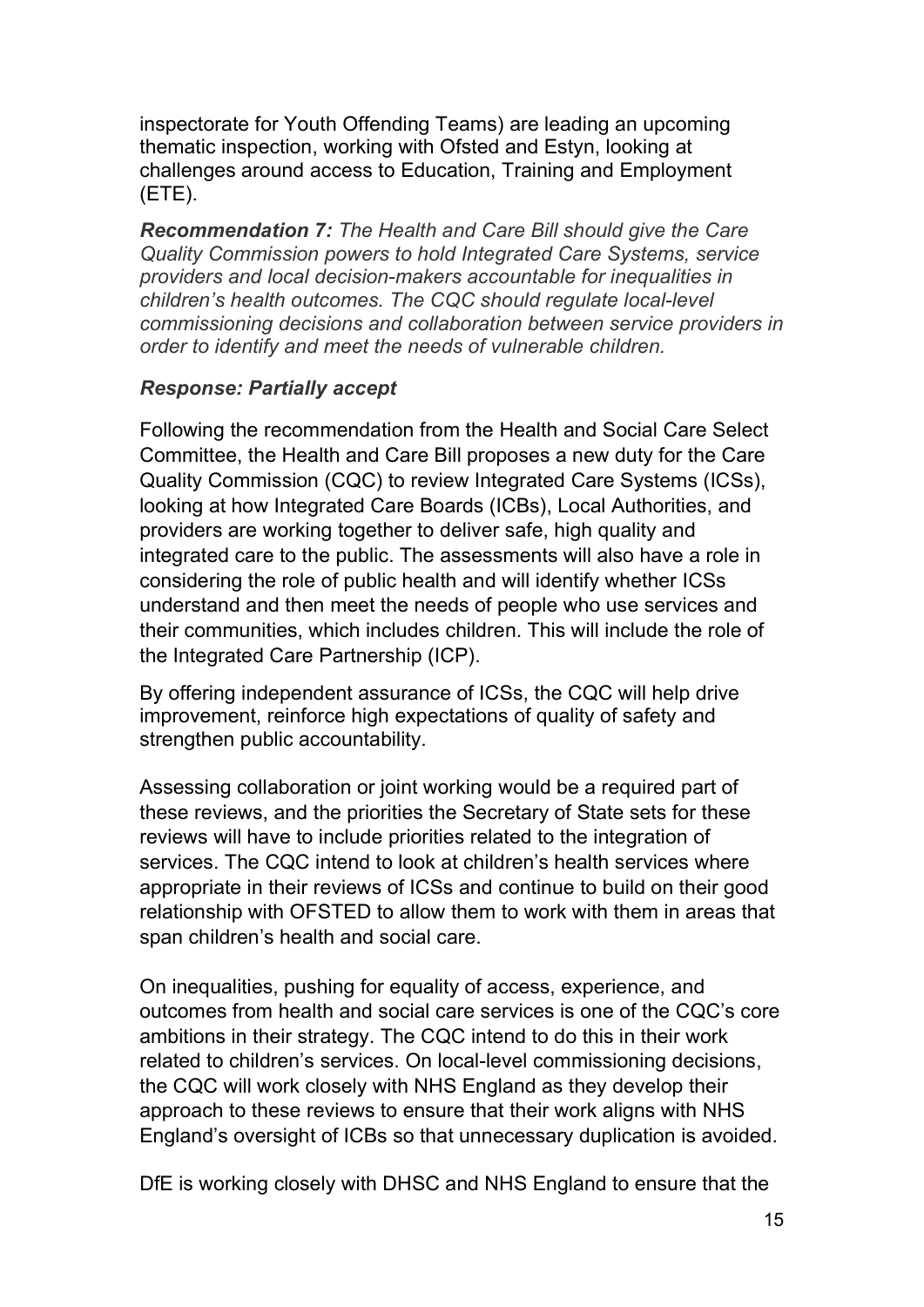needs of children are effectively prioritised in the ICS system. This includes having a specific children's lead in every ICB; tailored guidance to highlight the responsibilities for those with oversight for children; and clarity over the discharge of statutory responsibilities on SEND and Safeguarding under the new arrangements.

### Sharing health data

Recommendation 8: The Department for Education, the Department of Health and Social Care and NHS England should set out how they will ensure that schools and early years services can access NHS-held data appropriately in order to identify which children are failing their development indicators when starting school.

## Response: Partially accept

Recommendation 13: The Government should commit to introducing a digital Red Book for children and young people aged 0–19. This health record should be made available to all statutory agencies and voluntary organisations working with vulnerable children and young people.

## Response: Partially accept

We recognise that sharing data appropriately between services is a key building block for effective public services. We know of some examples of local areas achieving a significant level of data sharing between health and non-health services, but we recognise this is still a challenging issue faced by many local areas.

The Personal Child Health Record, also known as the 'Red Book', is a universal offer for all children, focused on supporting them from birth to school-age. It contains a record of a baby's birth, screening, vaccinations, growth and development. It is held by parents, but also accessed by health professionals. NHSX is developing a Digital Personal Child Health Record (DPCHR) available for all newborns, supporting them through the early years. Professionals would record information once, and it will flow to parents (through a DPCHR) and to other professionals, through their information systems.

There are currently no plans to extend this for older children as the Government is focused on developing a DPCHR first. Once the digital record has been created, the Government will explore options of extending the 'red book' beyond school-age.

Health needs, including development indicators, are identified in partnership with parents/carers, children and young people using an approach that builds on their strengths as well as identifying any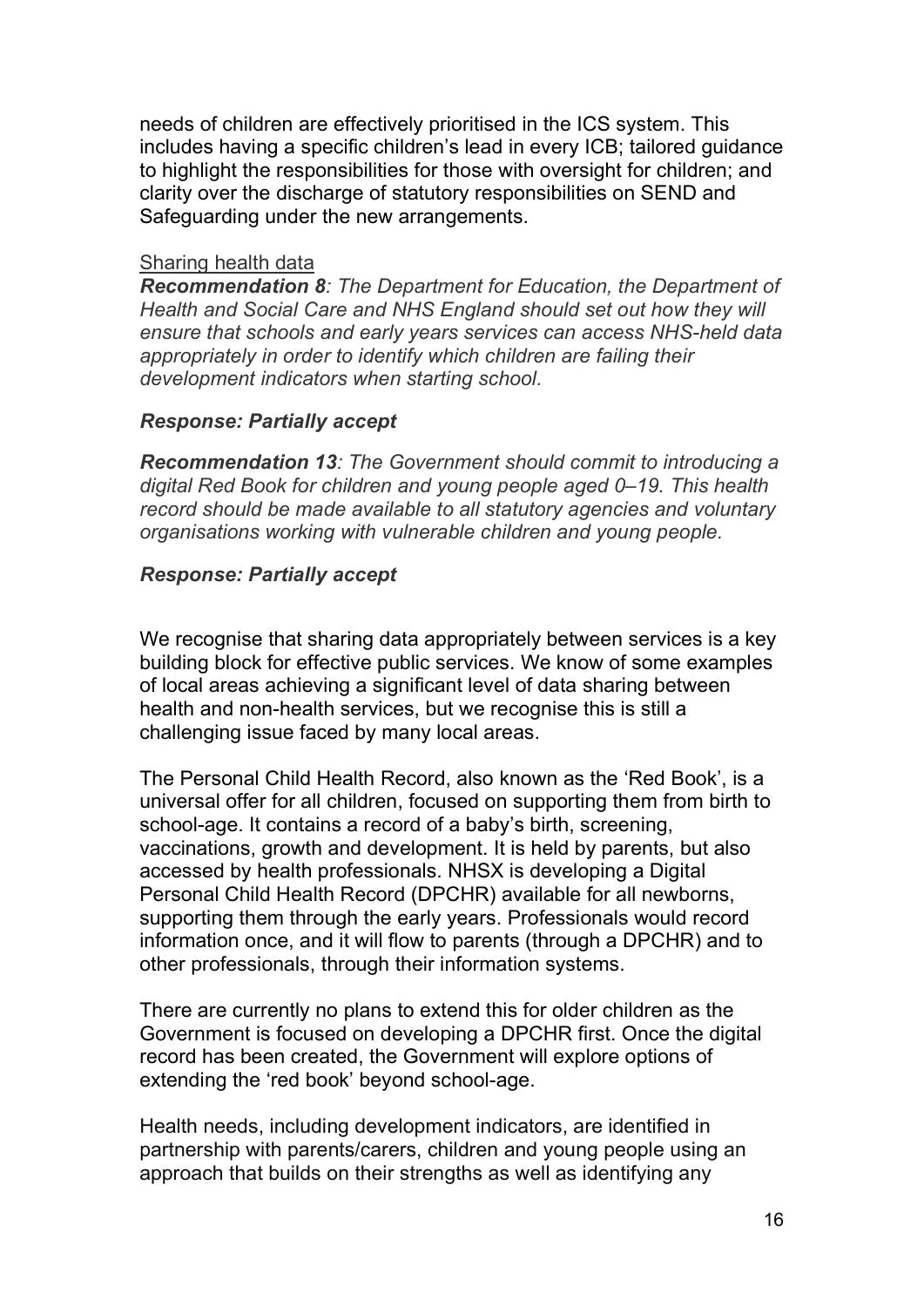difficulties. Clinical judgement will be used alongside formal screening and assessment tool and engagement with the whole family is an important component.

Parents/carers will also be able to contribute information in a DPCHR, and if they wish, share it with professionals, such as statutory agencies and voluntary organisations.

It is important that all data and information on every child is shared safely and appropriately. School Nurses already work closely with Health Visitors in identifying the children that require tailored support at school, as these children enter the school system. School Nurses work within schools to ensure that schools are providing that tailored support that each child needs.

The school nursing service also provides targeted support to children and young people. The confidential nature of the service supports young people to make early disclosure of abuse and concerns about their welfare. School nurses play a key role in the provision of health and developmental support given to vulnerable children.

Sharing of patient information for safeguarding purposes is already supported by legislation, including Working Together, and by professional codes, including the General Medical Council's (GMC) guidance on confidentiality. Safeguarding responsibilities apply through all elements from identification of risk and need, to early help and targeted work, and formal child protection.

The adoption of family hub models provides an opportunity for local areas to improve data sharing between services, including health data. The Family Hubs – Growing Up Well project is currently working with five local authorities to develop scalable digital and data solutions that will improve information sharing and the family experience of services.

The introduction of a family hub model to an area provides an opportunity for health and local authority services to engage and to bring forward new data sharing agreements which can help to deliver for families locally. The National Centre for Family Hubs, run by the Anna Freud Centre and commissioned by DfE, plans to publish an advice module for commissioners and service designers in local areas that includes advice on data sharing as part of its implementation toolkit for family hubs.

#### **Guidance**

Recommendation 9: The Department for Education should work with the Information Commissioner's Office and the Central Digital and Data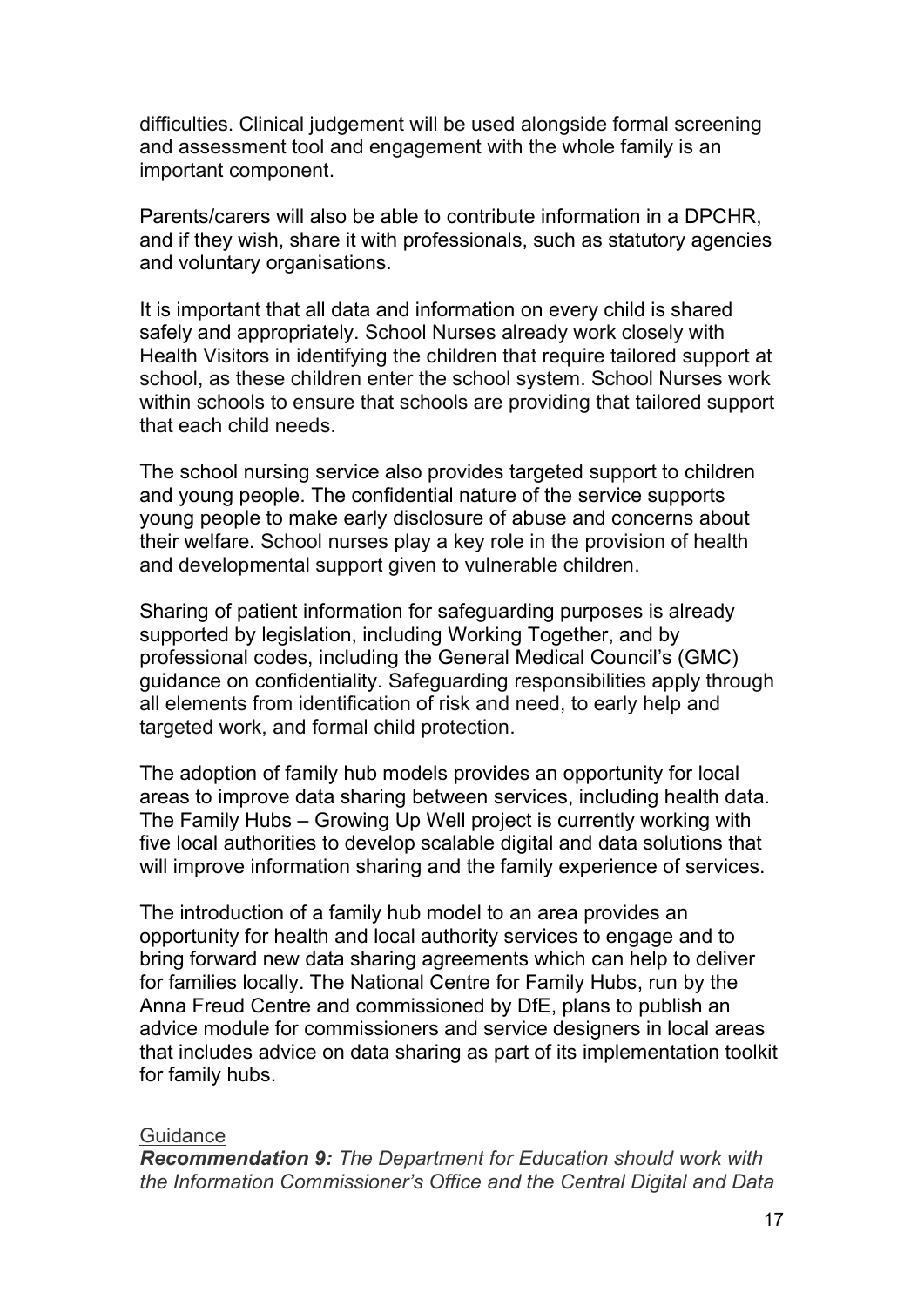Office to revise their child safeguarding guidance. The guidance must place greater emphasis on the need to share data to support safeguarding and early intervention. The organisations should set out how they will ensure that local service leaders and frontline staff receive training on the importance of sharing information proactively to improve outcomes for children and families.

### Response: Partially accept

The Government and the Information Commissioner's Office (ICO) are discussing the scope, shape and utility for a sector specific guidance for children's safeguarding, in the form of a toolkit that would complement the ICO's Data Sharing Code of Practice, which was issued in September and came into force on 5th October. The ICO's data sharing code is an important document that provides practical advice to organisations on how to carry out responsible data sharing.

Working Together to Safeguard Children 2018 (updated December 2020) is our statutory guidance for safeguarding partners and is aimed at any practitioner working with a child. This sets out very clearly that data sharing is essential to protect vulnerable children. It says clearly that consent is not required for data sharing.

The Working Together guidance specifies that it is the responsibility of the employer (such as the local authority or other agency) to ensure staff are trained in their responsibilities and procedures to follow, which include any in relation to information sharing.

We are currently revising the 2018 non-statutory information sharing guidance, Information sharing: Advice for practitioners providing safeguarding services to children, young people, parents and carers, with input from ICO. This revision will clarify the issue of consent for the purpose of sharing information between safeguarding partners to improve practitioners' understanding of information sharing to support better safeguarding of children. We will publish the revised guidance in due course.

The Central Digital and Data Office (CDDO) in the Cabinet Office provides guidance on data sharing best practice to Departments. DfE will work with CDDO to ensure that updated guidance for practitioners builds on best practice where it relates to data sharing.

Recommendation 10: The Cabinet Office should update its guidance for local commissioners to ensure that users' voices are heard by making co-production with children and parents a requirement for organisations commissioned to deliver children's and family services.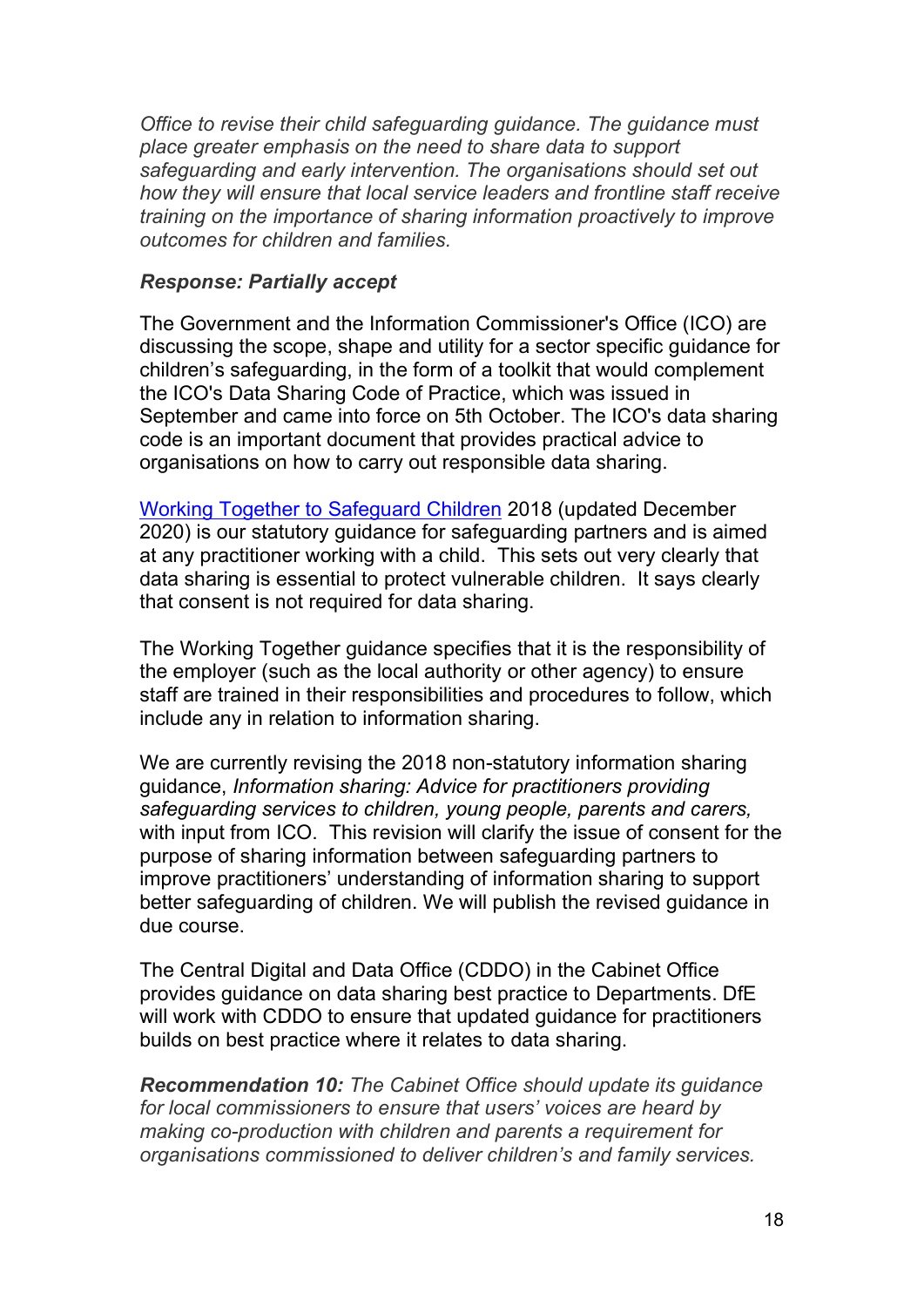## Response: Partially accept

The voices of children and young adults with relevant experience, and their parents and carers, are crucial if we are to improve outcomes for children. For this reason, co-production with children and families is a cornerstone of policy development in a number of areas.

Guidance issued by Cabinet Office in 2020 takes into account 'social value' in the award of central government contracts, which also applies in the commissioning of local children and family services. This model includes collaboration with users and communities in the co-design and delivery of contracts as an activity to be considered when awarding contracts for services.

Co-production is also a key principle in the delivery of key policy areas, for example in the SEND Code of Practice. Local authorities, health bodies and service providers are expected to work closely with parent carers of children with SEND by working in partnership with them through Parent Carer Forums to develop and design services and policies at an individual, local and national level so that they better meet the needs of users.

The SEND Review's 'Strategic Participation' contract also supports coproduction at a national level, including via FLARE, a national engagement group of disabled young people with representation from each region, and the National Network of Parent Carer Forums

That is also why the Youth Justice Board works alongside a group of Youth Advisory Network Ambassadors, aiming to ensure their needs are understood and that they have meaningful opportunities to influence the decisions that may affect them.

In addition, we are ensuring that the voices of parents and carers with young babies are heard locally and nationally. The Best Start for Life: a Vision for the 1,001 critical days, published by the Early Years Healthy Development Review led by Dame Andrea Leadsom MP in March 2021, committed to working with local partners to establish Parent and Carer Panels. These panels will enable parents and carers who are pregnant or have a baby under the age of 24 months to work with local service commissioners and leaders to codesign and evaluate services.

We also pay close attention to children's voices as represented by others. For example, Ministers have engaged with the Children's Commissioner's survey 'the Big Ask', which provided vital insight into children's experiences of the Covid-19 pandemic.

#### Family Hubs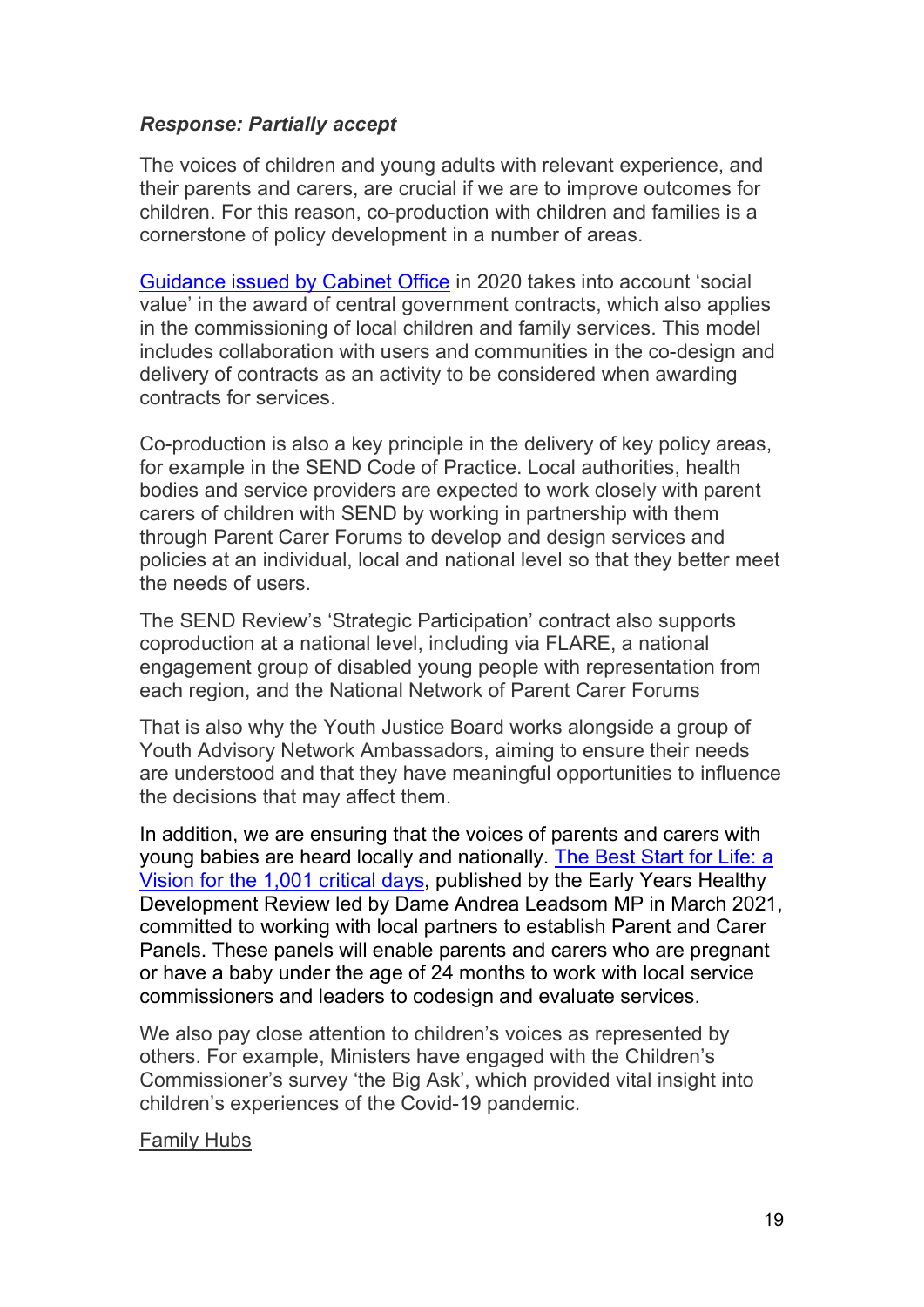Recommendation 12: Family Hubs will need a high degree of autonomy to decide how best to use local assets—such as existing children's centres and local voluntary organisations—and to identify the unique needs of their community. However, in the absence of a clear vision from Government on minimum requirements for Family Hubs, we propose that the following fundamental characteristics should be at the heart of every Hub to ensure that they meet the needs of vulnerable children and families in their area:

- Intensive early years  $(0-5)$  provision for families, with a focus on child health and school readiness;
- An open-access service, which any family with children aged 0– 19 (and young adults with special educational needs and disabilities) can access if they need information, advice or guidance for family, relationship and other parenting issues;
- A central point for vulnerable families with children aged 0–19 to access or be directed to early intervention support and services. This provision should cover support for young carers, parenting classes (including specialist support for parents with teenagers), parental mental health services, domestic violence and addiction support services, parental relationship support (including postseparation support), children and young people's mental health services and support for children involved in serious criminal activity;
- Services offered through the Family Hub should be co-produced with local children and families:
- NHS services (such as health visiting and maternity support), agencies tackling criminal exploitation (such as police and youth offending teams), local authority services (such as the Supporting Families Programme and children's social care) and schools—the public service which has the most interaction with children should be key partners in delivering Family Hub provision. They should have shared targets and integrated budgets;
- The voluntary sector should support the delivery and coproduction of Family Hub services, working with statutory services to agree shared targets;
- To support early intervention, Family Hubs should create datasharing agreements with local NHS services, local police, schools, local authorities and local voluntary organisations. While these agreements should be adapted to local needs, the Government should work with Family Hubs to develop a template agreement.

# Response: Partially Accept

We welcome the committee's feedback and thoughts on family hubs, which we will consider carefully.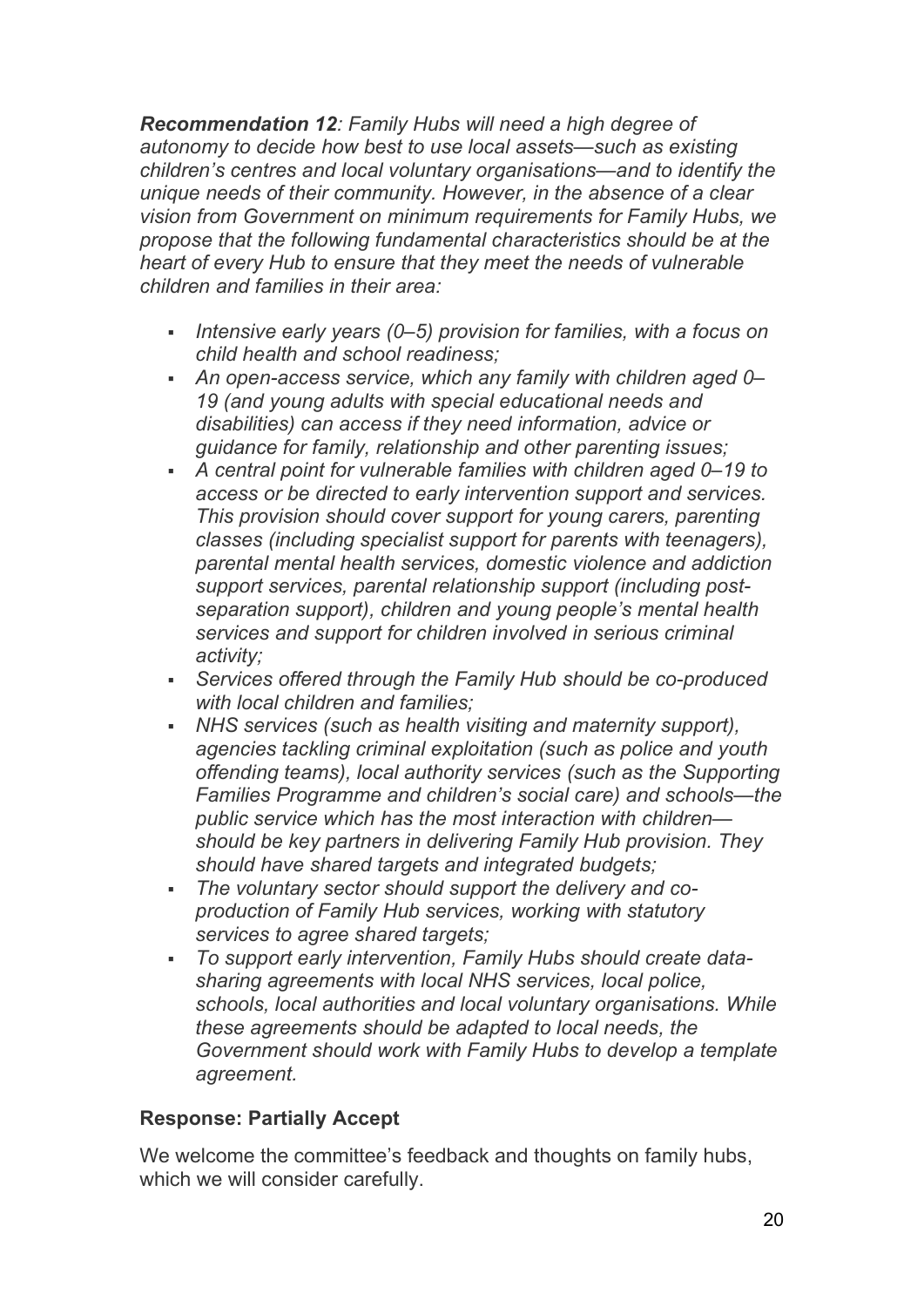We agree that local areas know their local population and circumstances best, and therefore decisions on how best to meet local population needs should be, and are, for the local area to decide. The Government views family hubs as a way of building on what we have learnt from children's centres and the innovations, pioneered by various councils, which have taken place in the last decade. As such, the National Centre for Family Hubs will work to ensure that councils understand how children's centres can best be incorporated into family hubs networks, where it is appropriate.

As part of the supporting guidance for the recent £12 million Family Hubs Transformation Fund we published a draft Family Hub Model Framework. One of the main purposes of the fund and the framework is to help develop and inform the practice and characteristics which makeup an effective a family hub. As such, we plan to develop the framework to reflect the latest evidence on effective family hub characteristics as we progress. The model framework expands on the three principles of family hubs: that they are firstly, a way of joining up locally to improve access to services; secondly, a way to improve the connections between families, professionals, services, and providers; and thirdly as a means to put relationships at the heart of family help.

Within the basic model, a family hub network should have a single access point where a family can visit – physically and/or virtually – to access information or advice on a wide range of family issues spanning the 0-19 age range, and/or be referred onwards appropriately, where needed. Services should span 0-19 (25 for children with SEND) and should include publishing a Start for Life offer (0-2s).

Co-production is a feature of family hubs, and the framework reflects the importance of community ownership and co-production. Parent and carer panels will be established across 75 local authorities to give a voice to service users, including those who are less frequently heard such as male carers or those from black, Asian and minority ethnic (BAME) backgrounds, are at the heart of service design and delivery.

We recognise the important role that each service and profession (statutory and non-statutory) plays as part of a connected, effective family hub network, including the community, charity and faith sectors. The framework sets out an expectation that these partners and others should work together as part of the family hub network around families to give them the support they need, accessed via a clear, universal 'front door', and underpinned by shared outcomes and effective governance. The framework sets out that within mature family hubs, partners in the family hub network should pool together budgets and resource from a range of funding sources, such as health, education,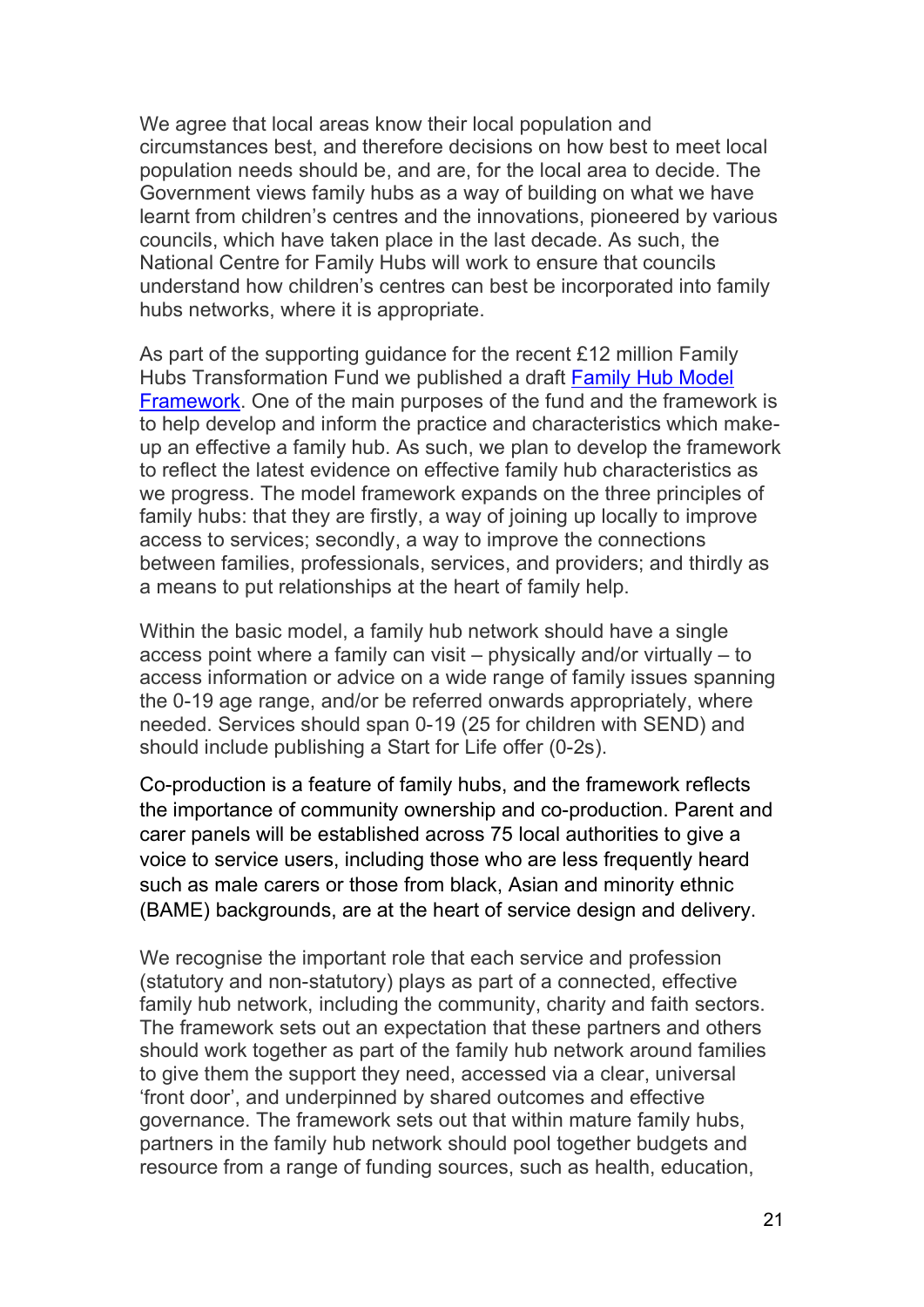social care, crime and justice, and others, where this will help to achieve shared outcomes for families. For example, the Start for Life offer will also include Universal+ services that targets specific support to those families experiencing the toughest times, from language barriers to debt advice, and from domestic abuse to drug and alcohol support.

Some local authorities have already adopted family hubs, using existing funding streams such as Supporting Families funding. The renewed focus for DfE on establishing family hubs as a leading delivery model nationally will both build on and accelerate this work. Many more local authorities may choose to co-locate their intensive family support workers with others like health, voluntary and community services within family hubs in 2022 and beyond.

There are many 'behind the scenes' challenges to achieve our ambition for family hubs. We agree that improving how information is shared between professionals across a range of services in a family hub, how families access and navigate these services, will be key to the practical implementation of the family hub model. Through the Family Hubs-Growing Up Well project, DfE is partnering with five local authorities to develop solutions to address these challenges, using digital and data to inform innovation. We anticipate that the solutions developed will improve how professionals collaborate and plan for families, young people, and children and crucially, improve the 'user experience' of families accessing services. Solutions will be replicable and scalable so that they can be used by many local authorities across England.

We agree that the framework should continue to evolve in the broad direction outlined by the committee, mindful of the need to balance local determination with clear, evidence-based interventions. We will set out more detail on this as our plans for the funding announced at SR develop.

Recommendation 14: The Government should set out how it will implement learning from existing Family Hubs and evaluate similar integrated early intervention models such as Sure Start and Head Start in the US.

### Response: Partially Accept

The Government views family hubs as a way of building on what we have learnt from children's centres and the innovations, pioneered by various councils, which have taken place in the last decade. Having a strong evidence base is vital in making change effective and taking the right approaches to transformation, implementation and delivery.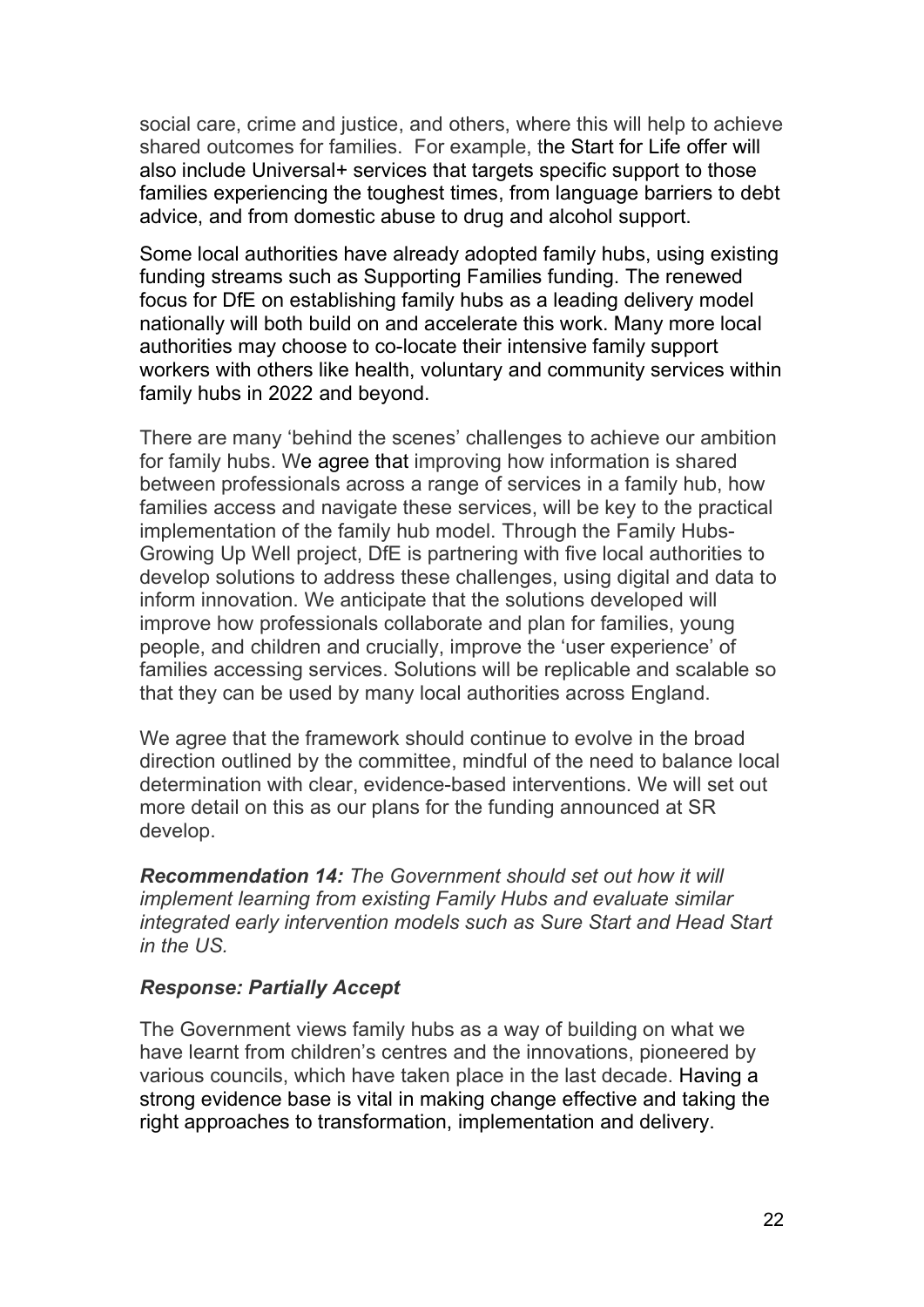We have already looked to evaluations of similar types of integrated models, such as children's centres, to learn from this and develop our policy. There may be further past evaluations we could consider, and we welcome the committee sharing those with us as we continue to build our understanding. We plan to develop the Family Hub Model Framework to reflect the latest evidence on effective family hub characteristics as we progress.

We have engaged extensively with local authorities to build intelligence on the local service landscape. We are using this intelligence to support our work to champion family hubs and expand the footprint of the model. In addition, we are undertaking and have commissioned a number of studies to build a substantial evidence base, including:

- Through an evaluation innovation fund, we have commissioned Ecorys UK and Sheffield Hallam University to work with six local authorities to generate learning and tools which will be disseminated via the National Centre for Family Hubs.
- We have commissioned a set of behavioural insight projects in four local authorities to build the evidence-base on what works to ensure take-up of specific family hub services by particular demographics evidenced to under-engage with family support (e.g. fathers, parents that speak English as an additional language).
- We are funding a new birth cohort study, Children of the 2020s, that will longitudinally track 8,500 babies and their parents over time. This survey will include use of various family hub services and contact with professionals.

As we build the evidence base and consolidate learning, we will continue to reflect, iterate and develop our policy. We will also work closely with DHSC on evaluation of the package of start for life and family hub programmes announced at the most recent Spending Review.

Recommendation 15: The Government should urgently publish a strategy for delivering the national roll-out of its Family Hub programme. In the initial stages of the roll-out it should prioritise the 20% of local authorities in England with the highest levels of child poverty. The strategy should include a long-term funding settlement, which provides the costs of ensuring that every Family Hub employs a full-time senior leader and a team of family coordinators.

### Response: Partially accept